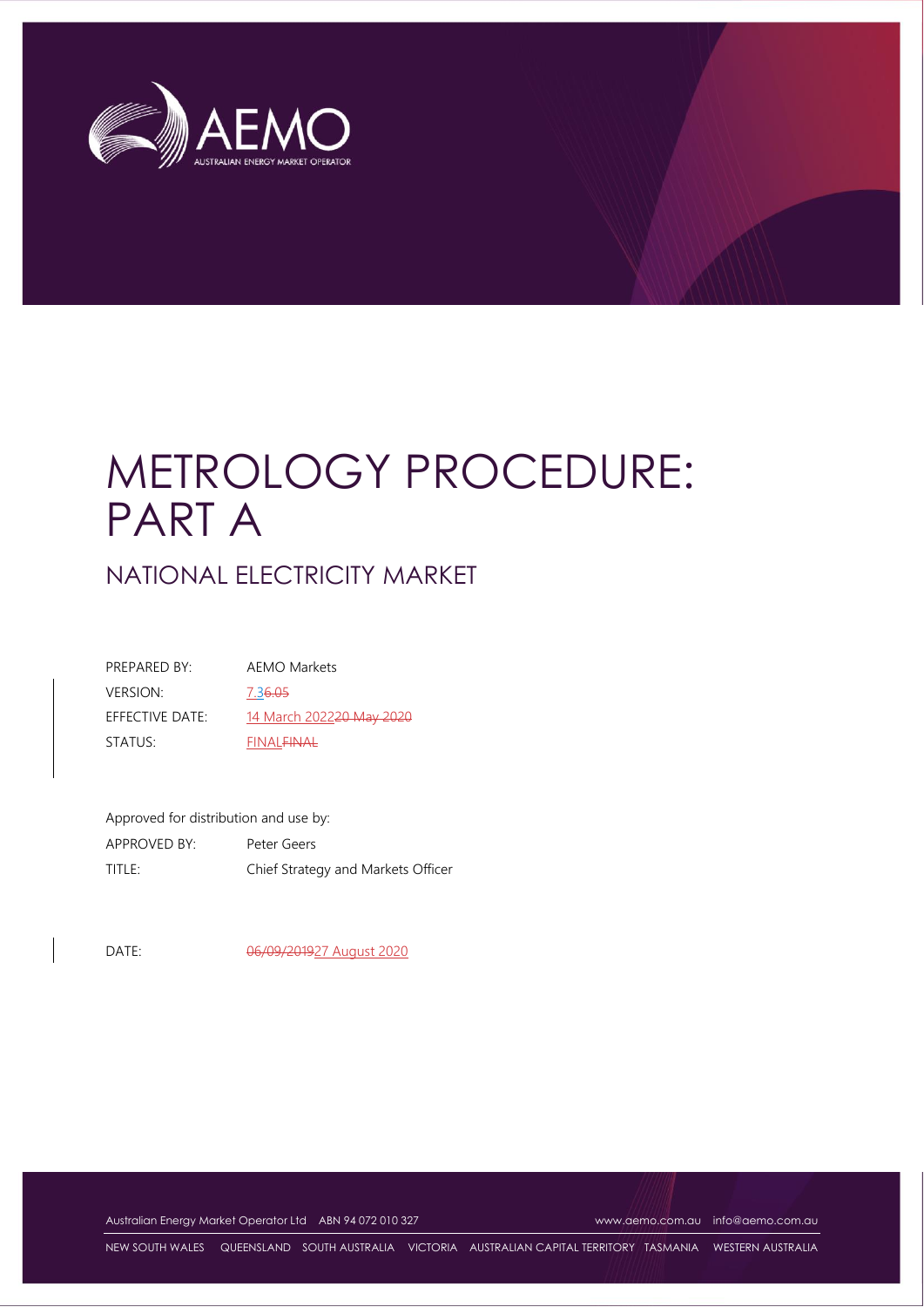

# **VERSION RELEASE HISTORY**

| Version | <b>Effective Date</b> | Summary of Changes                                                                                                                                                                                                                                                                                   |
|---------|-----------------------|------------------------------------------------------------------------------------------------------------------------------------------------------------------------------------------------------------------------------------------------------------------------------------------------------|
| 3.0     | 31 October 2011       | Updated to incorporate provisions of Rule Change: Provision of Metering Data<br>Services and Clarification of Existing Metrology Requirements.                                                                                                                                                       |
| 3.01    | 1 July 2012           | Updated to incorporate jurisdictional material in relation to Queensland Retail Tariff<br>Reform                                                                                                                                                                                                     |
| 3.10    | 1 January 2014        | Introduction of FRC in Tasmania                                                                                                                                                                                                                                                                      |
| 3.20    | 1 March 2014          | Updated to incorporate provisions of Rules Change: National Electricity Amendment<br>(Small Generation Aggregator Framework) Rule 2012 ERC 0141 and text corrections.                                                                                                                                |
| 5.30    | 15 May 2015           | Updated to align version numbering with Metrology Procedure: Part B and to include<br>corrections                                                                                                                                                                                                    |
| 6.00    | 1 December 2017       | Updated to incorporate:<br>National Electricity Amendment (Expanding competition in metering and<br>related services) Rule 2015. No.12;<br>National Electricity Amendment (Embedded Networks) Rule 2015 No. 15; and<br>National Electricity Amendment (Meter Replacement Processes) Rule 2016 No. 2. |
| 6.01    | 1 December 2017       | Updated to incorporate a number of clarifications and corrections                                                                                                                                                                                                                                    |
| 6.02    | 1 December 2017       | Updated with feedback from PoC Work Package 3 first stage consultation                                                                                                                                                                                                                               |
| 6.03    | 1 December 2017       | Final version.                                                                                                                                                                                                                                                                                       |
| 6.04    | 1 December 2017       | Added Jurisdictional x-values for type 4A metering installations                                                                                                                                                                                                                                     |
| 6.05    | 20 May 2020           | Updated to include IEC61869 in the CT and VT Standards, and clarify the verification<br>of Metering Data for whole current Small Customer Metering Installations, Type 4A,<br>5, 6 and 7 Metering Installations.                                                                                     |
| 7.0     | 1 October 2021        | Updated for National Electricity Amendment (Five Minute Settlement) Rule 2017 No.<br>15                                                                                                                                                                                                              |
| 7.1     | 1 October 2021        | Updated to incorporate National Electricity Amendment (Global Settlement and<br>Market Reconciliation) Rule 2018 No 14                                                                                                                                                                               |
| 7.2     | 1 October 2021        | Version placeholder for v6.05, v7.0 and v7.1 consolidation                                                                                                                                                                                                                                           |
| 7.3     | 14 March 2022         | Updated to incorporate National Electricity Amendment (Introduction of metering<br>coordinator planned interruptions) Rule 2020 No. 7.                                                                                                                                                               |
| 7.4     | 14 March 2022         | Version placeholder for v7.2 and v7.3 consolidation                                                                                                                                                                                                                                                  |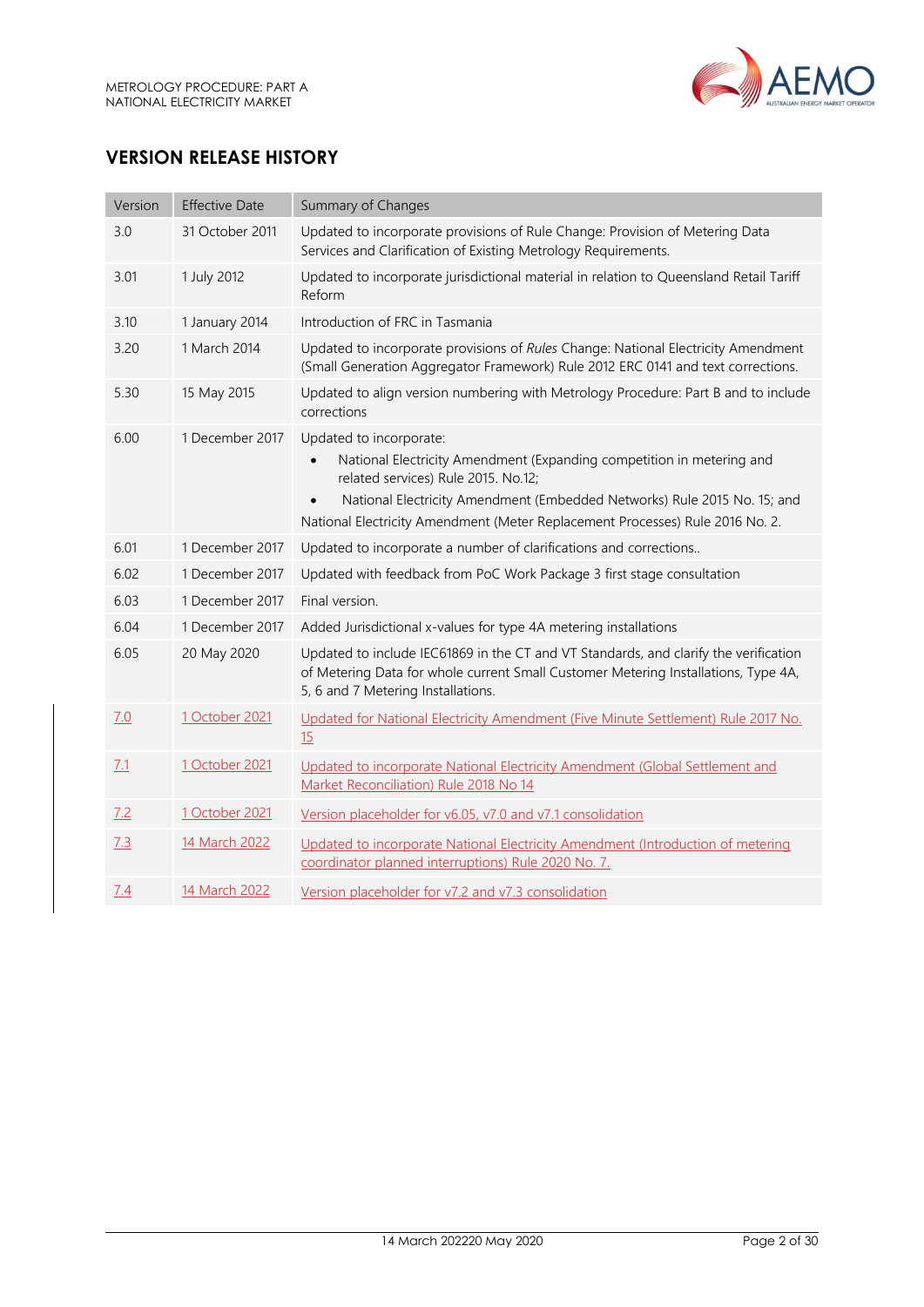

#### **CONTENTS**

|       | <b>INTRODUCTION</b><br><u> 1980 - Jan Samuel Barbara, martin di shekara 1980 - Ang katalog asl na shekara 1980 - Ang katalog asl na shek</u>                                                                                         | $6\overline{6}$ |
|-------|--------------------------------------------------------------------------------------------------------------------------------------------------------------------------------------------------------------------------------------|-----------------|
| 1.1.  | Purpose and Scope<br>and the control of the control of the control of the control of the control of the control of the control of the                                                                                                | 6               |
| 1.2.  | Definitions and Interpretation <b>Example 2018</b> 2019 12:00:00 PM 2019 12:00:00 PM 2019 12:00:00 PM 2019 12:00:00 PM 2019 12:00:00 PM 2019 12:00:00 PM 2019 12:00:00 PM 2019 12:00:00 PM 2019 12:00:00 PM 2019 12:00:00 PM 2019 1  | 6               |
| 1.3.  | <b>Related AEMO Documents</b>                                                                                                                                                                                                        | 6               |
|       | RESPONSIBILITY FOR METERING PROVISION                                                                                                                                                                                                | <u>6</u>        |
| 3.    | <b>METERING INSTALLATION COMPONENTS</b>                                                                                                                                                                                              | 7               |
| 3.1.  | Requirements under National Measurement Act and Use of Standards                                                                                                                                                                     | $\overline{7}$  |
| 3.2.  | Use of Optical Ports and Pulse Outputs <b>Server and Pulse Outputs</b>                                                                                                                                                               | 8               |
| 3.3   | <b>Password Allocation</b><br><u> 1989 - Johann Stein, mars an de Britannich (b. 1989)</u>                                                                                                                                           | 8               |
| 3.4.  | "x" values – Calculation and Use                                                                                                                                                                                                     | 8               |
| 3.5.  | $y''$ values – Calculation and Use                                                                                                                                                                                                   | 10              |
| 3.6.  | Grandfathering<br><u> 1989 - Johann Stoff, amerikansk politiker (d. 1989)</u>                                                                                                                                                        | 11              |
| 3.7.  | Data Storage Requirements for Meters <b>Container and Container and Container and Container</b> and Container and Container                                                                                                          | 11              |
| 3.8.  | Metering Installation Clock and the contract of the contract of the contract of the contract of the contract of the contract of the contract of the contract of the contract of the contract of the contract of the contract o       | 12              |
| 3.9.  | <b>Interval Meters</b><br><u> 1989 - Johann Stoff, deutscher Stoffen und der Stoffen und der Stoffen und der Stoffen und der Stoffen und d</u>                                                                                       | 12              |
| 3.10. | Alarm settings and the contract of the contract of the contract of the contract of the contract of the contract of the contract of the contract of the contract of the contract of the contract of the contract of the contrac       | 12              |
| 4.    | MINIMUM SERVICES SPECIFICATION <b>And Container and Container and Container and Container and Container and Container and Container and Container and Container and Container and Container and Container and Container and Cont</b> | 12              |
| 4.1   | Minimum Service Levels<br><u> 1989 - Jan James Sammer, mars and de la partie de la partie de la partie de la partie de la partie de la par</u>                                                                                       | 13              |
| 4.2.  | <b>Technical Requirements</b><br>and the control of the control of the control of the control of the control of the control of the control of the                                                                                    | 13              |
| 5.    | <b>SUMMATION METERING</b>                                                                                                                                                                                                            | 14              |
| 6.    | <b>EMBEDDED NETWORKS</b>                                                                                                                                                                                                             | 14              |
|       | REVERSION OF METERING INSTALLATION TYPES                                                                                                                                                                                             | 15              |
| 8.    | ROUTINE TESTING AND INSPECTION OF METERING INSTALLATIONS                                                                                                                                                                             | 16              |
| 9.    | <b>INSTALLATION OF METER(S)</b>                                                                                                                                                                                                      | 16              |
| 9.1.  | <b>General Requirements</b><br><u> 1989 - Johann Barn, mars ann an t-Amhain Aonaichte ann an t-Aonaichte ann an t-Aonaichte ann an t-Aonaichte a</u>                                                                                 | <u>16</u>       |
| 9.2   | Type 4A Metering Installations Only <b>Example 2018</b> 2019 12:00:00 12:00:00 12:00:00 12:00:00 12:00:00 12:00:00 12:00:00 12:00:00 12:00:00 12:00:00 12:00:00 12:00:00 12:00:00 12:00:00 12:00:00 12:00:00 12:00:00 12:00:00 12:0  | 16              |
| 9.3.  | Queensland Only <b>Container and Container and Container and Container and Container and Container and Container</b>                                                                                                                 | 17              |
| 10.   | <b>METER CHURN</b><br><u> 1989 - Johann Stein, marwolaethau a bhann an t-Amhain Aonaichte ann an t-Amhain Aonaichte ann an t-Amhain Aon</u>                                                                                          | 17              |
| 10.1  | Initiation of a Meter Churn <b>Community of a Meter Churn</b>                                                                                                                                                                        | 17              |
| 10.2. | Performance of a Meter Churn <b>Example 2018</b> 2019 12:00:00 Performance of a Meter Churn                                                                                                                                          | 17              |
| 10.3. | Meter Churn Process and the contract of the contract of the contract of the contract of the contract of the contract of the contract of the contract of the contract of the contract of the contract of the contract of the co       | 17              |
| 11.   | DE-COMMISSIONING AND REMOVAL OF METERING EQUIPMENT AND NETWORK DEVICES                                                                                                                                                               | 17              |
| 11.1  | <b>Preliminary Requirements</b><br><u> 1989 - Johann Stein, marwolaethau a bhann an t-Amhain Aonaichte ann an t-Amhain Aonaichte ann an t-Amhain Aon</u>                                                                             | 17              |
| 11.2. | <b>Network Devices</b><br><u> 1989 - Johann Barn, amerikansk politiker (d. 1989)</u>                                                                                                                                                 | <u>18</u>       |
| 12.   | RESPONSIBILITY FOR METERING DATA SERVICES                                                                                                                                                                                            | <u> 18</u>      |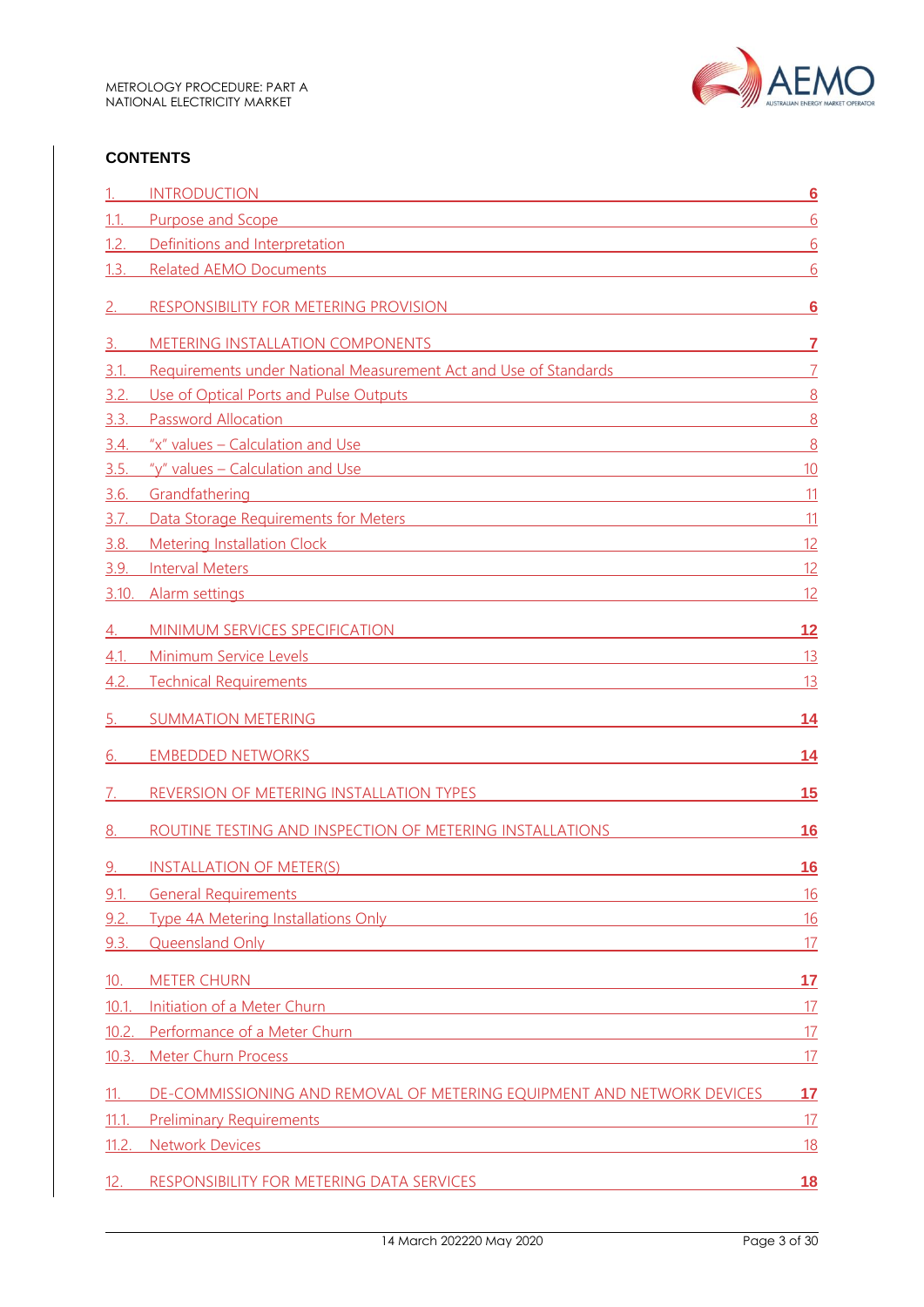

| 12.1.        | <b>Metering Data Services</b>                                                                   | 18              |
|--------------|-------------------------------------------------------------------------------------------------|-----------------|
| 12.2.        | <b>Metering Data Collection</b>                                                                 | <u>18</u>       |
| 12.3.        | <b>Metering Data Storage</b>                                                                    | 21              |
|              | 12.4. Access to Metering Data                                                                   | $\overline{21}$ |
| 12.5.        | Verification of Metering Data for whole current Small Customer Metering Installations, Type 4A, |                 |
|              | 5, 6 and 7 Metering Installations                                                               | <u>21</u>       |
| 12.6.        | Metering Installation Type 7 - Sample Testing                                                   | 22              |
| <u>12.7.</u> | <b>Request for Test of Calculated Metering Data</b>                                             | 24              |
| 12.8.        | <b>AEMO's Metering Data Obligations</b>                                                         | <u>25</u>       |
| 13.          | <b>EMERGENCY PRIORITY PROCEDURES</b>                                                            | <b>25</b>       |
| 13.1.        | Criteria for determining Emergency Condition                                                    | 25              |
| 13.2.        | <b>Metering Installations Affected</b>                                                          | 26              |
| 13.3.        | <b>Prioritisation of Services by MC in Emergency Condition</b>                                  | 26              |
| 13.4.        | <b>Other Laws Prevail</b>                                                                       | 26              |
| 14.          | <b>SHARED FUSE ARRANGEMENTS</b>                                                                 | 26              |

|        | <b>INTRODUCTION</b>                                              | 5               |
|--------|------------------------------------------------------------------|-----------------|
|        | <b>Purpose and Scope</b>                                         |                 |
| 1.2    | Definitions and Interpretation                                   |                 |
| 1.3.   | <b>Related AEMO Documents</b>                                    |                 |
|        | RESPONSIBILITY FOR METERING PROVISION                            |                 |
|        | METERING INSTALLATION COMPONENTS                                 |                 |
| 3.1    | Requirements under National Measurement Act and Use of Standards |                 |
|        | Use of Optical Ports and Pulse Outputs                           |                 |
|        | <b>Password Allocation</b>                                       |                 |
|        | "x" values - Calculation and Use                                 |                 |
|        | "y" values - Calculation and Use                                 | g               |
|        | Grandfathering                                                   | $\overline{40}$ |
| 3.7    | Data Storage Requirements for Meters                             | 40              |
| $-3.8$ | <b>Metering Installation Clock</b>                               | $\overline{11}$ |
|        | <b>Interval Meters</b>                                           | 41              |
|        | Alarm settings                                                   | $\overline{11}$ |
|        | <b>MINIMUM SERVICES SPECIFICATION</b>                            |                 |
|        | Minimum Service Levels                                           | 42              |
|        | <b>Technical Requirements</b>                                    | $\overline{12}$ |
|        | <b>SUMMATION METERING</b>                                        | 43              |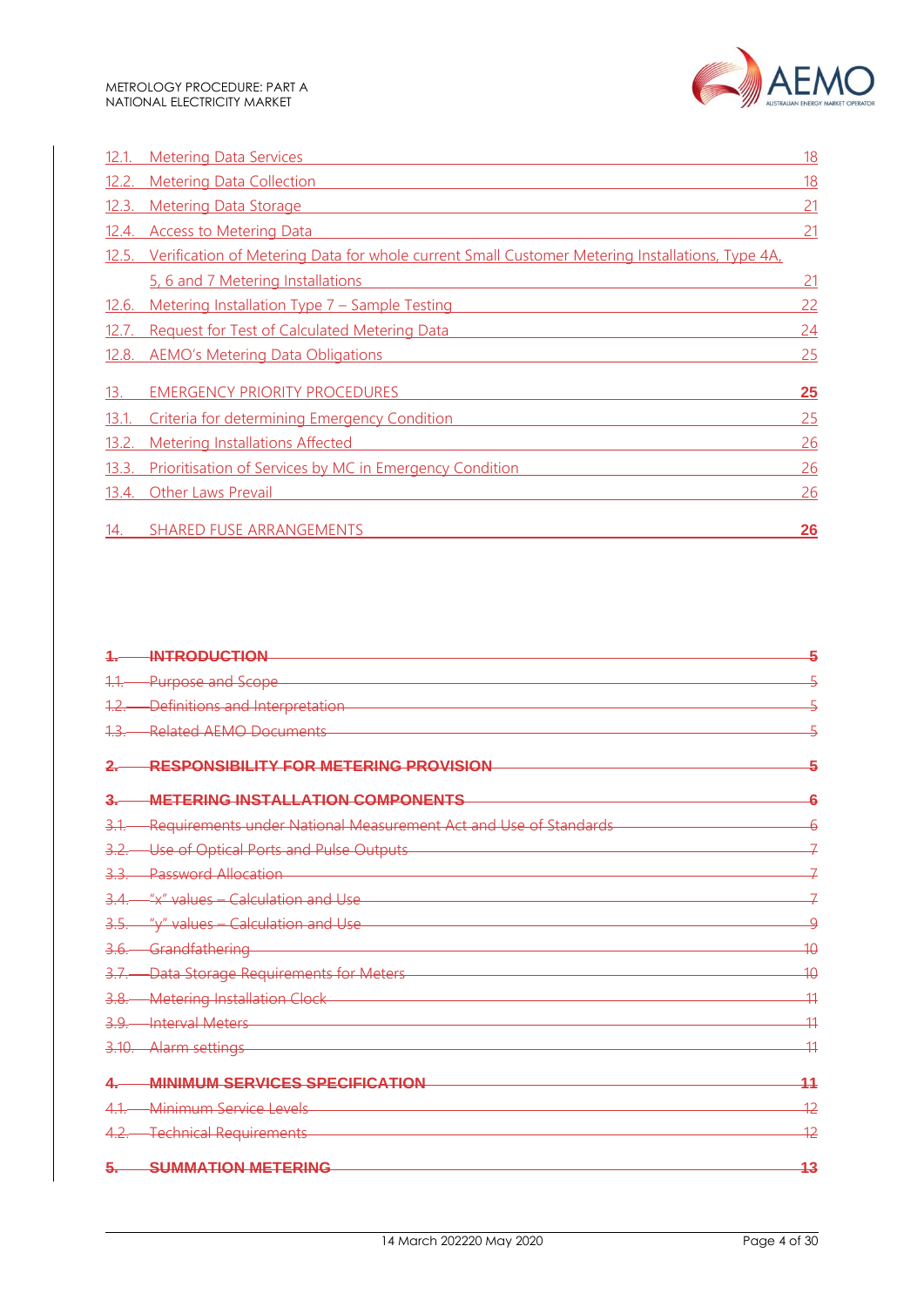|              | <b>EMBEDDED NETWORKS</b>                                                                              | 43              |
|--------------|-------------------------------------------------------------------------------------------------------|-----------------|
|              | <b>REVERSION OF METERING INSTALLATION TYPES</b>                                                       | 14              |
| 8.—          | ROUTINE TESTING AND INSPECTION OF METERING INSTALLATIONS                                              | 45              |
| <u>9. – </u> | <b>INSTALLATION OF METER(S)</b>                                                                       | 45              |
|              | 9.1. General Requirements                                                                             | $\overline{15}$ |
|              | 9.2. Type 4A Metering Installations Only                                                              | $\overline{15}$ |
|              | 9.3. Queensland Only                                                                                  | <del>16</del>   |
|              | <b>10. METER CHURN</b>                                                                                | 16              |
|              | 10.1 Initiation of a Meter Churn                                                                      | 16              |
|              | 10.2. Performance of a Meter Churn                                                                    | $\overline{16}$ |
|              | 10.3. Meter Churn Process                                                                             | 16              |
|              | 11. DE-COMMISSIONING AND REMOVAL OF METERING EQUIPMENT AND NETWORK                                    |                 |
|              | <b>DEVICES</b>                                                                                        | 16              |
|              | 11.1. Preliminary Requirements                                                                        | 16              |
|              | 11.2. Network Devices                                                                                 | 47              |
|              | 12. RESPONSIBILITY FOR METERING DATA SERVICES                                                         | 17              |
|              | 12.1. Metering Data Services                                                                          | 17              |
|              | 12.2. Metering Data Collection                                                                        | 17              |
|              | 12.3. Metering Data Storage<br><u> 1989 - Johann Barn, mars eta biztanleria (</u>                     | <del>20</del>   |
|              | 12.4. Access to Metering Data                                                                         | 20              |
|              | 12.5. Verification of Metering Data for whole current Small Customer Metering Installations, Type 4A, |                 |
|              | 5, 6 and 7 Metering Installations                                                                     | 20              |
|              | 12.6. Metering Installation Type 7 - Sample Testing                                                   | $-21$           |
|              | 12.7. Request for Test of Calculated Metering Data                                                    | <del>23</del>   |
|              | 12.8. AEMO's Metering Data Obligations                                                                | 24              |
|              | <b>13. EMERGENCY PRIORITY PROCEDURES</b>                                                              | $\overline{24}$ |
|              | 13.1. Criteria for determining Emergency Condition                                                    | 24              |
|              | 13.2. Metering Installations Affected                                                                 | 25              |
|              | 13.3. Prioritisation of Services by MC in Emergency Condition                                         | 25              |
|              | 13.4. Other Laws Prevail                                                                              | 25              |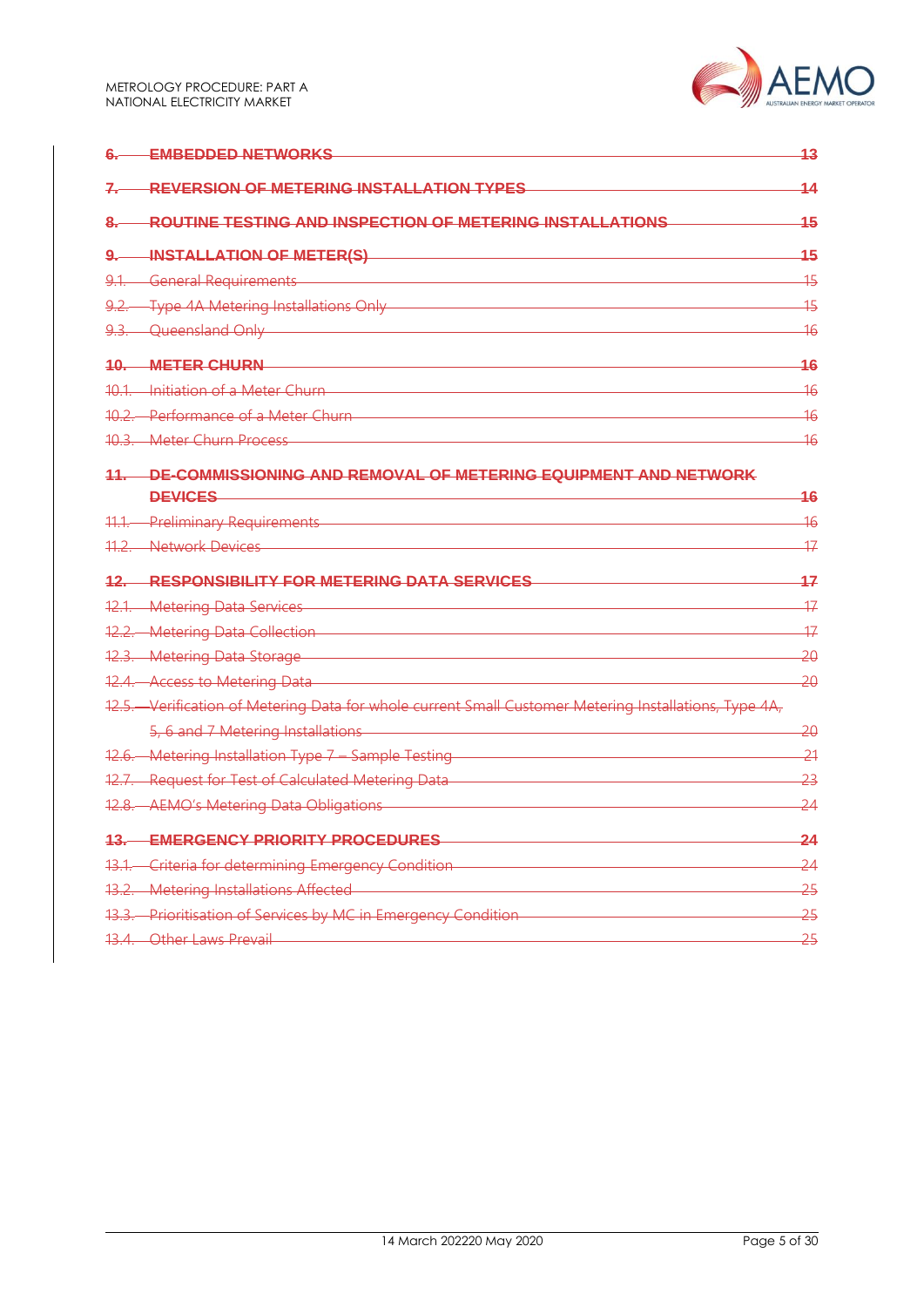

# <span id="page-5-0"></span>**1. INTRODUCTION**

#### <span id="page-5-1"></span>**1.1. Purpose and Scope**

This is the Metrology Procedure: Part A (Procedure), made under clauses 7.16.3, 7.16.4 and 7.16.5 of the National Electricity Rules (NER). This document also contains, for the sake of convenience, the following procedures:

- (a) *Minimum services specification* procedures, which AEMO is required to *publish* under clause 7.8.3(b) of the NER;
- (b) *Emergency priority procedures*, which AEMO is required to *publish* under clause 7.8.5(b) of the NER;
- (c) *Network device* procedures, which AEMO is required to *publish* under clause 7.8.6(1) of the NER; and
- (d) *Meter churn procedures*, which AEMO is required to *publish* under clause 7.8.9(f) of the NER.

This Procedure has effect only for the purposes set out in the NER. The NER and the *National Electricity Law* prevail over this Procedure to the extent of any inconsistency.

## <span id="page-5-2"></span>**1.2. Definitions and Interpretation**

Terms defined in the *National Electricity Law* and the NER have the same meanings in these Procedures unless otherwise specified in this clause.

Terms defined in the NER are intended to be identified in these Procedures by italicising them, but failure to italicise a defined term does not affect its meaning.

The Retail Electricity Market Procedures – Glossary and Framework:

- (a) Is incorporated into and forms part of this Procedure; and
- (b) Should be read in conjunction with this Procedure.

## <span id="page-5-3"></span>**1.3. Related AEMO Documents**

| Title                                                            | Location                                                                                                      |
|------------------------------------------------------------------|---------------------------------------------------------------------------------------------------------------|
| Retail Electricity Market Procedures - Glossary<br>and Framework | http://aemo.com.au/Electricity/National-Electricity-Market-<br>NEM/Retail-and-metering/Glossary-and-Framework |
| Metrology Procedure: Part B                                      | http://www.aemo.com.au/Electricity/Policies-and-<br>Procedures/Metrology-Procedures-and-Unmetered-Loads       |
| Service Level Procedure (MDP)                                    | http://www.aemo.com.au/Electricity/Retail-and-<br>Metering/Metering-Services                                  |
| Service Level Procedure (MP)                                     | http://www.aemo.com.au/Electricity/Retail-and-<br>Metering/Metering-Services                                  |

## <span id="page-5-4"></span>**2. RESPONSIBILITY FOR METERING PROVISION**

(a) Metering Coordinators (MCs) must use Metering Providers (MPs) to provide, install, test and maintain the relevant components, characteristics and service requirements of the *metering installation* as specified in the NER and this Procedure*,* as appropriate.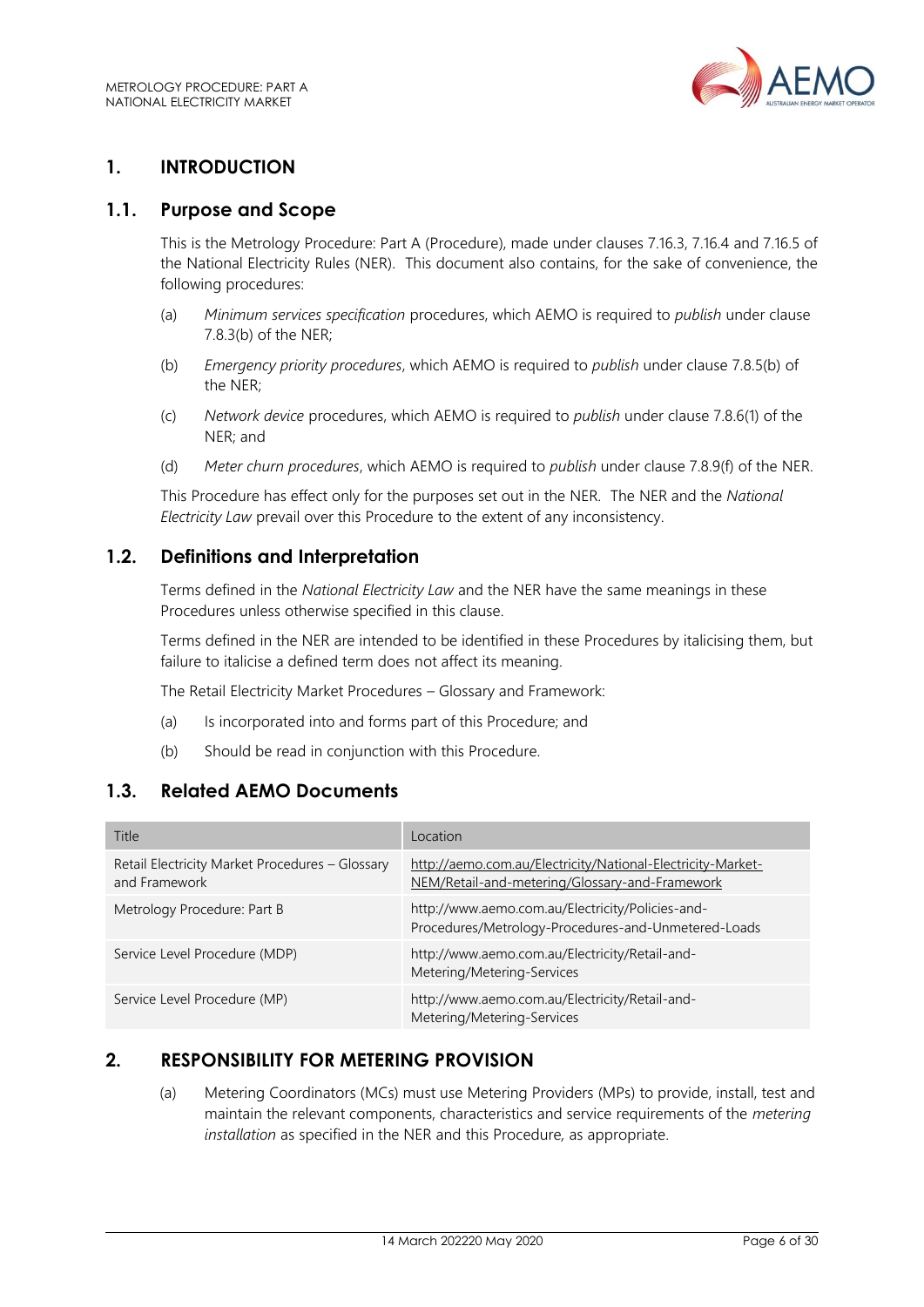

- (b) MCs are responsible for the design of a *metering installation* and warrant that the design complies with the components, characteristics and service requirements specified in the NER and this Procedure.
- (c) MCs must ensure the components have been selected, installed, tested and commissioned by the MPs so that the *metering installation* satisfies the relevant accuracy and performance requirements in the NER and this Procedure.
- (d) An MP must be able to provide detailed specification and design requirements for those *metering installations* for which accreditation has been provided.

## <span id="page-6-0"></span>**3. METERING INSTALLATION COMPONENTS**

The components, their characteristics, and associated service requirements for *metering installations* not detailed in the NER are detailed in this section.

## <span id="page-6-1"></span>**3.1. Requirements under National Measurement Act and Use of Standards**

- (a) *Meters* used in type 1, 2, 3, 4, 4A, 5, and 6 *metering installations* must comply with all applicable specifications or guidelines (including transitional arrangements) specified by the National Measurement Institute under the *National Measurement Act,* and must also meet all requirements of *Australian Standards* and International Standards:
	- (i) For type 1, 2, 3, 4, 4A, and 5 (including type 3 and 4 whole *current*) *metering installation measurement elements*: AS 62052.11, AS 62053.21 and AS 62053.22.
	- (ii) For type 6 *metering installation measurement elements*: AS 1284.1, AS 62053.21 and AS 62052.11.
- (b) CTs for type 1, 2, 3, 4, 4A, 5 and 6 *metering installations*, must meet the requirements of AS 60044.1, AS 60044.3 (combined transformers), or IEC 61869.1 (General Requirements) and IEC 61869.2 (CT) and must also comply with any applicable specifications or guidelines specified by the National Measurement Institute under the *National Measurement Act.*
- (c) VTs for type 1, 2, 3, 4 ,5 and 6 *metering installations*, must meet the requirements of AS 60044.2 (Inductive VT), AS 60044.3 (combined transformers), AS 60044.5 (Capacitor VT) and AS 1243 (three-phase VT) or IEC 61869.1 (General Requirements) and IEC 61869.3 (Inductive VT) and must also comply with any applicable specifications or guidelines (including transitional arrangements) specified by the National Measurement Institute under the *National Measurement Act.*
- (d) Newly purchased CTs and VTs must comply with current *Australian Standards* or International Standards as identified in paragraphs (b) and (c).
- (e) In-service and grandfatherered CTs and VTs must comply with the *Australian Standard* that applied at the time of installation (for in-service) or purchase (for grandfathered).
- (f) Unless otherwise permitted by the NER, the MC must ensure that new *meters* and related equipment used at a *connection point* have a valid pattern approval issued under the authority of the National Measurement Institute or, until relevant pattern approvals exist, a valid type test certificate issued by a National Association of Testing Authorities (*NATA)* accredited laboratory or a body recognised by *NATA* under the ILAC mutual recognition scheme. Relevant approval certificates must be provided to AEMO on request.
- (g) A visible display must be provided to display, at a minimum, the cumulative total *energy* for each register measured by that *metering installation.*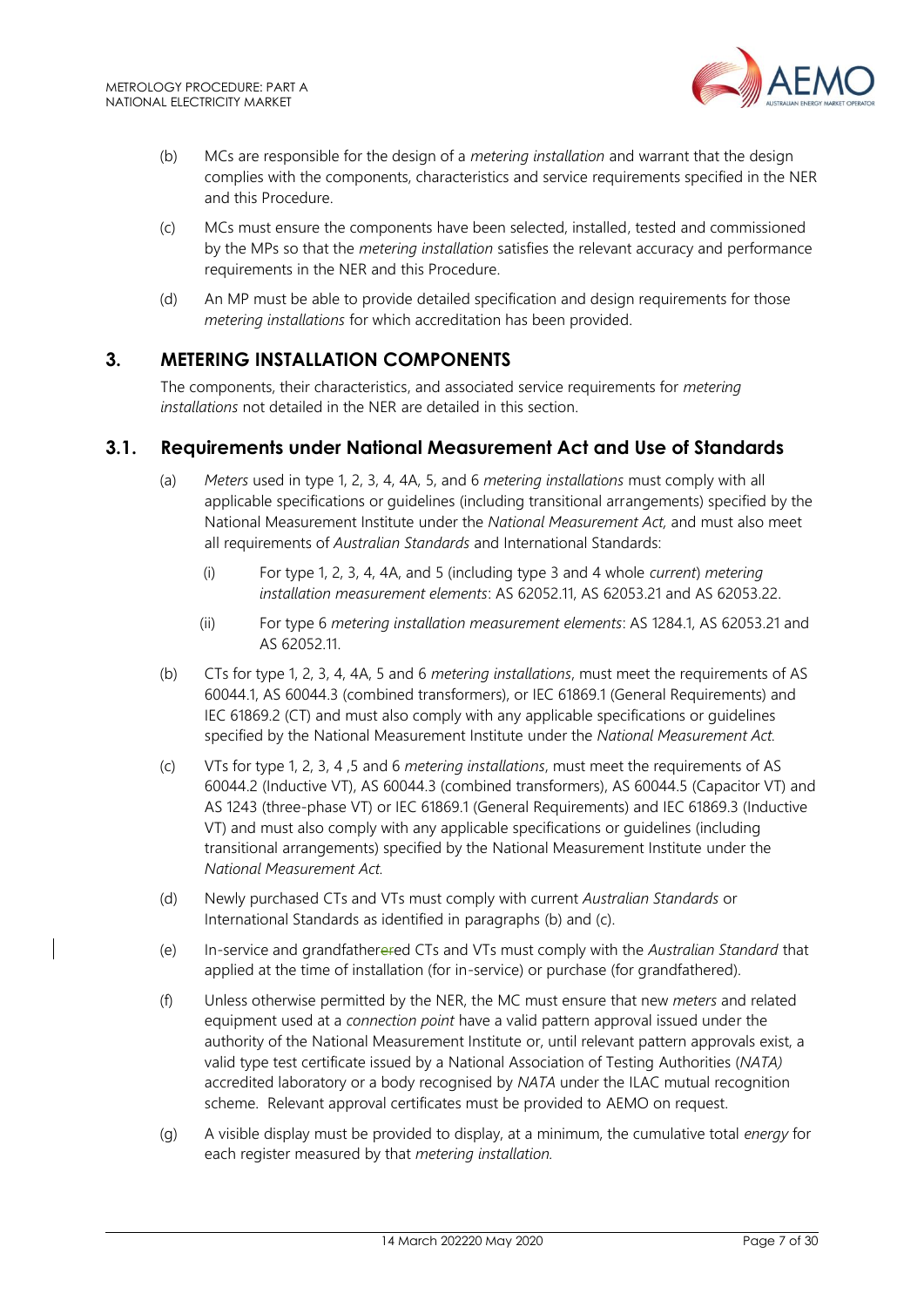

(h) Any programmable settings available within the *metering installation*, or any peripheral device that will affect the resolution of displayed or stored data, must meet the relevant requirements of AS 62052.11, AS 62053.21 and AS 62053.22 and must comply with any applicable specifications or guidelines specified by the National Measurement Institute under the *National Measurement Act.*

# <span id="page-7-0"></span>**3.2. Use of Optical Ports and Pulse Outputs**

- (a) Where requested by a FRMP, the MC must provide pulse output facilities representing the quantity of electricity measured in accordance with the relevant *Australian Standard* for that *meter* within a reasonable time of receiving the request.
- (b) For type 1, 2, 3, 4, 4A and 5 *metering installations* with a pulse output, the *measurement element* pulse output must provide a number of energy pulses in each integrating period commensurate with the accuracy class of the *metering installation* when operating at the top of the range of measurement of the *metering installation* but may be set at a lower rate where the anticipated operating range is significantly lower than the top of the range of measurement of the *metering installation.*
- (c) A type 4A or 5 *metering installation* must have an optical port that meets the AS 1284.10.2 or AS 62056.21 or a computer serial port to facilitate downloading of 90 *days* of *interval energy data* for each *meter* associated with the *metering installation* in 35 seconds or less.

## <span id="page-7-1"></span>**3.3. Password Allocation**

The MP must allocate "read-only" passwords to Financially Responsible Market Participants (FRMPs)*,* Local Network Service Providers (LNSPs) and AEMO, except where separate "read-only" and "write" passwords are not available, in which case the MP must allocate a password to AEMO and the Metering Data Provider (MDP) only.

# <span id="page-7-2"></span>**3.4. "x" values – Calculation and Use**

- (a) For *connection points* with a type 5 *metering installation,* the volume of electricity flowing through the *connection point* is to be less than "x" megawatt hour (MWh) per annum, where "x" varies according to Jurisdiction, except for *first-tier load* type 5 *metering installations* that meet clause 11.20.3(a) of the NER.
- (b) The type 5 *metering installation* values of "x" applicable to a Jurisdiction are specified in the following table:

| Jurisdiction                                                                   | Variation in accordance with Jurisdictional policy |
|--------------------------------------------------------------------------------|----------------------------------------------------|
| Victoria<br>New South Wales<br>South Australia<br>Australian Capital Territory | Value of " $x$ " is 160 MWh per annum              |
| Queensland<br>Tasmania                                                         | Value of " $x$ " is zero (0) MWh per annum.        |

- (c) For *connection points* with a type 4A *metering installation,* the volume of electricity flowing through the *connection point* is to be less than "x" MWh per annum, where "x" varies according to Jurisdiction.
- (d) The type 4A *metering installation* values of "x" applicable to a Jurisdiction are specified in the following table: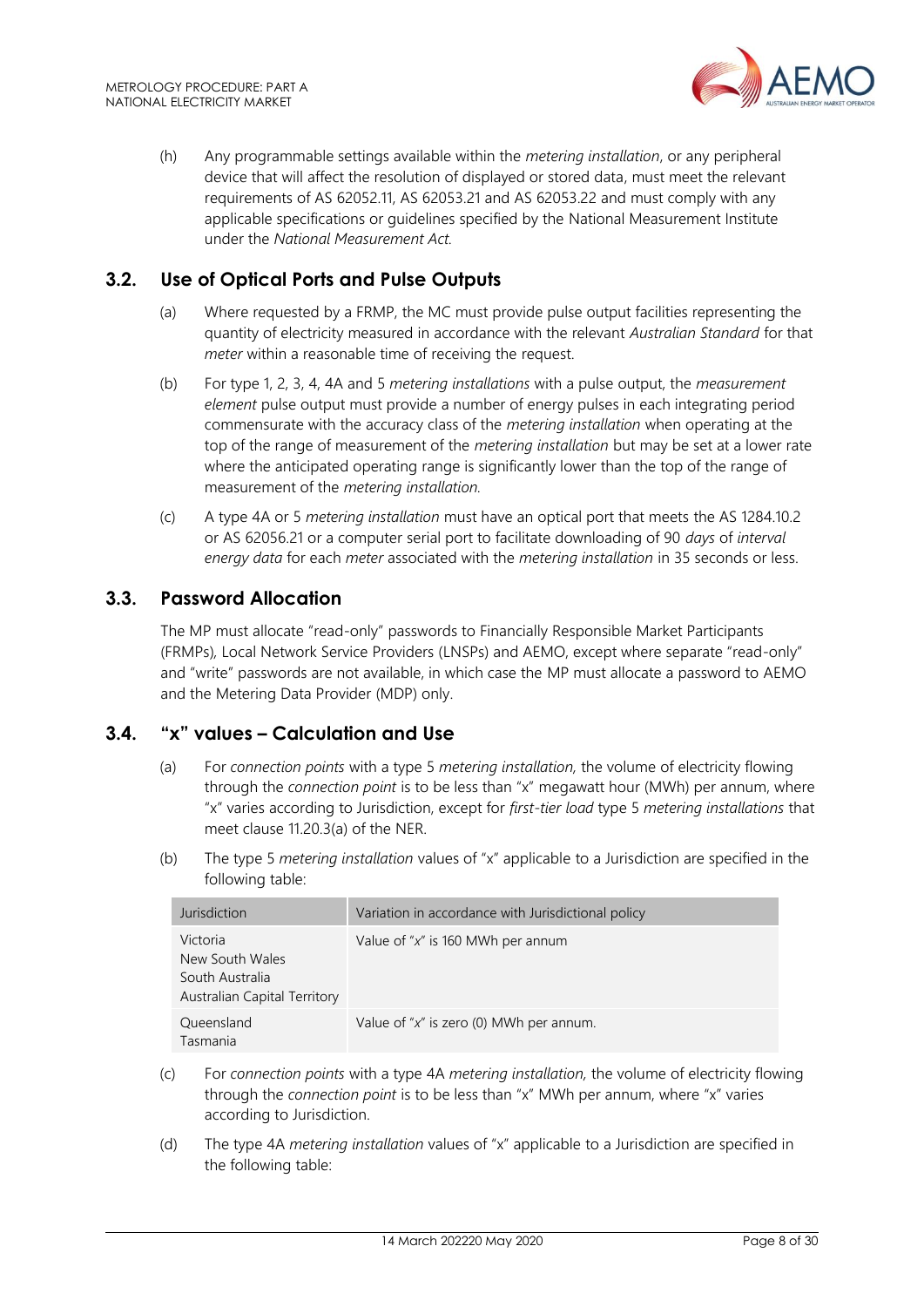| Jurisdiction                 | Variation in accordance with Jurisdictional policy |
|------------------------------|----------------------------------------------------|
| Australian Capital Territory | Value of " $x$ " is 100 MWh per annum              |
| New South Wales              | Value of " $x$ " is 100 MWh per annum              |
| Queensland                   | Value of " $x$ " is 100 MWh per annum              |
| South Australia              | Value of " $x$ " is 160 MWh per annum              |
| Tasmania                     | Value of " $x$ " is 150 MWh per annum              |
| Victoria                     | Value of " $x$ " is zero (0) MWh per annum         |

- (e) *Connection points* must not be aggregated when determining the annual consumption or the Average Daily Load (ADL) as the basis of the comparison with the volume threshold for "x"
- (f) The manner in which the volumes of electricity referred to in the table above are to be calculated in each Jurisdiction is specified in the following table:

| Jurisdiction                              | Variation in accordance with Jurisdictional policy                                                                                                                                                                                                                                                                                                                                                                                                                                                                                                                                                                                                                                                                                                                                                                                                                                             |
|-------------------------------------------|------------------------------------------------------------------------------------------------------------------------------------------------------------------------------------------------------------------------------------------------------------------------------------------------------------------------------------------------------------------------------------------------------------------------------------------------------------------------------------------------------------------------------------------------------------------------------------------------------------------------------------------------------------------------------------------------------------------------------------------------------------------------------------------------------------------------------------------------------------------------------------------------|
| Victoria<br>New South Wales<br>Queensland | The volume threshold for a connection point must be determined<br>from the annual consumption for the billing periods over the most<br>recent 12 month period, or prorated over a 12-month period based<br>on the Average Daily Load where consumption over the most recent<br>12 month period is not available. Where no metering data is<br>available, the annual consumption may be calculated based on an<br>engineering report or metering data from the loads of similar<br>customers.                                                                                                                                                                                                                                                                                                                                                                                                   |
| South Australia                           | The volume threshold for a connection point must be determined<br>from:<br>(1) the consumption at that connection point for any period of 12<br>consecutive months in the previous 2-year period, or<br>(2) where such consumption data is not available or has not been<br>accurately recorded, a calculation of the annual consumption at<br>that connection point taking into account past electricity<br>consumption levels, the electricity consumption capacity of plant<br>and equipment, the operations for which electricity is required<br>and any other matter considered relevant.                                                                                                                                                                                                                                                                                                 |
| Australian Capital Territory              | The volume threshold for a connection point must be determined<br>from:<br>(1) the annual consumption over the most recent 12-month period,<br>(2) the annual consumption over the most recent 12-month period<br>plus an allowance of 2%; or<br>(3) calculated where consumption over the most recent 12-month<br>period is not available or has not been accurately recorded.<br>Where no consumption data is available, the potential annual<br>consumption may be calculated having regard to relevant<br>circumstances including:<br>(a) the consumption capacity of the connection point and the<br>extent to which that capacity is likely to be utilised in the<br>future;<br>(b) any recent or proposed change in ownership or use of the Site<br>supplied at the connection point; or<br>(c) any recent or proposed increase in the consumption capacity<br>of the connection point. |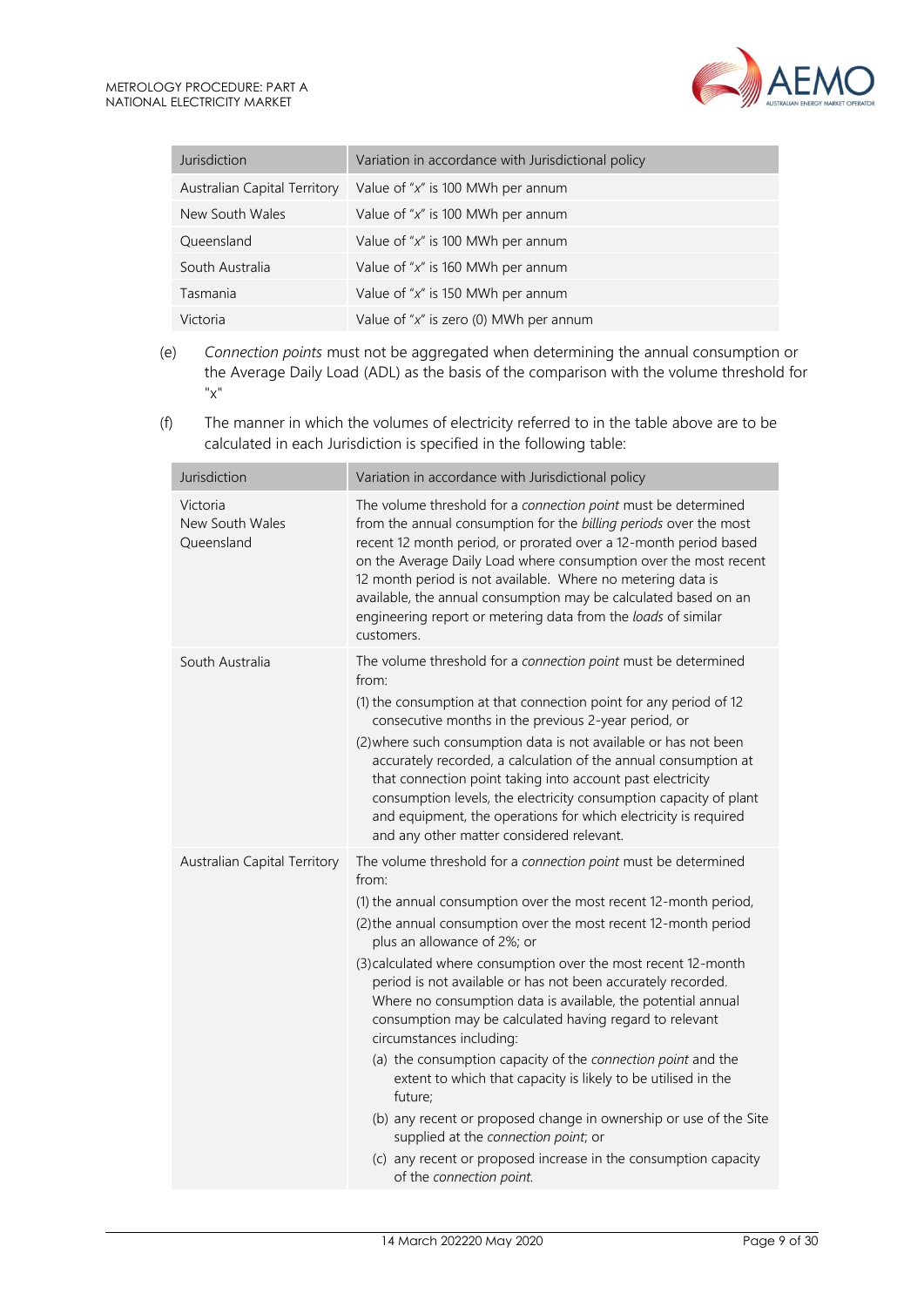

# <span id="page-9-0"></span>**3.5. "y" values – Calculation and Use**

- (a) For *connection points* with a type 6 *metering installation,* the volume of electricity flowing through the *connection point* is to be less than "y" MWh per annum, where "y" varies according to Jurisdiction, except for *first-tier load* type 6 *metering installations* that meet the requirements of clause 11.20.3(a) of the NER.
- (b) The value of "y" applicable to each Jurisdiction is specified in the following table:

| Jurisdiction                                                   | Variation in accordance with Jurisdictional policy                                                                                                                                                                                                                                                                                                                                                                                                                                                                                                                                                                                                                                                                                                                                                                                                                                                                                                                                                                                                            |
|----------------------------------------------------------------|---------------------------------------------------------------------------------------------------------------------------------------------------------------------------------------------------------------------------------------------------------------------------------------------------------------------------------------------------------------------------------------------------------------------------------------------------------------------------------------------------------------------------------------------------------------------------------------------------------------------------------------------------------------------------------------------------------------------------------------------------------------------------------------------------------------------------------------------------------------------------------------------------------------------------------------------------------------------------------------------------------------------------------------------------------------|
| Victoria<br>South Australia<br>Australian Capital<br>Territory | Value of " $y$ " is 160 MWh per annum.                                                                                                                                                                                                                                                                                                                                                                                                                                                                                                                                                                                                                                                                                                                                                                                                                                                                                                                                                                                                                        |
| New South Wales                                                | Value of " $y$ " is 100 MWh per annum.                                                                                                                                                                                                                                                                                                                                                                                                                                                                                                                                                                                                                                                                                                                                                                                                                                                                                                                                                                                                                        |
| Queensland                                                     | Value of " $y$ " is:<br>a) 750 MWh per annum for customers that are not Queensland Market<br>Customers in accordance with (c), below, and,<br>aa) For the period 1 July 2012 to 30 June 2013, 750 MWh per annum<br>for end-use customers who cease to be Queensland Non-Market<br>Customers on 1 July 2012 by operation of the Act and/or<br>Queensland Electricity Regulation 2006, and,<br>b) 100 MWh per annum for Queensland Market Customers in<br>accordance with (c), below of this metrology procedure.<br>c) The <i>metering coordinator</i> must ensure that the meters installed in<br>the type 6 metering installations under (a) and (b), above, are<br>interval meters which must be capable of being upgraded for use in<br>a type 4 metering installation without replacing the meter.<br>d) 100 MWh per annum for end-use customers where:<br>card operated meters are installed in accordance with the<br>(i)<br>regulatory framework, or<br>(ii) meters are installed temporarily in a place other than the meter's<br>permanent location. |
| Tasmania                                                       | Value of " $y$ " is 150 MWh per annum.                                                                                                                                                                                                                                                                                                                                                                                                                                                                                                                                                                                                                                                                                                                                                                                                                                                                                                                                                                                                                        |

- (c) *Connection points* must not be aggregated when determining the annual consumption or the ADL as the basis of the comparison with the volume threshold for "y".
- (d) The manner in which the volumes of electricity flowing through *connection points* are to be determined is specified for each Jurisdiction in the following table:

| Jurisdiction                                                             | Variation in accordance with Jurisdictional policy                                                                                                                                                                                                                                                                                                                                                                                                                                        |
|--------------------------------------------------------------------------|-------------------------------------------------------------------------------------------------------------------------------------------------------------------------------------------------------------------------------------------------------------------------------------------------------------------------------------------------------------------------------------------------------------------------------------------------------------------------------------------|
| Victoria<br>South Australia<br>New South Wales<br>Queensland<br>Tasmania | The volume threshold for a connection point must be determined from<br>the annual consumption for the billing periods over the most recent<br>12-month period, or prorated over a 12-month period based on the<br>Average Daily Load where consumption over the most recent 12-<br>month period is not available. Where no metering data is available,<br>the annual consumption may be estimated based on an engineering<br>report or metering data from the loads of similar customers. |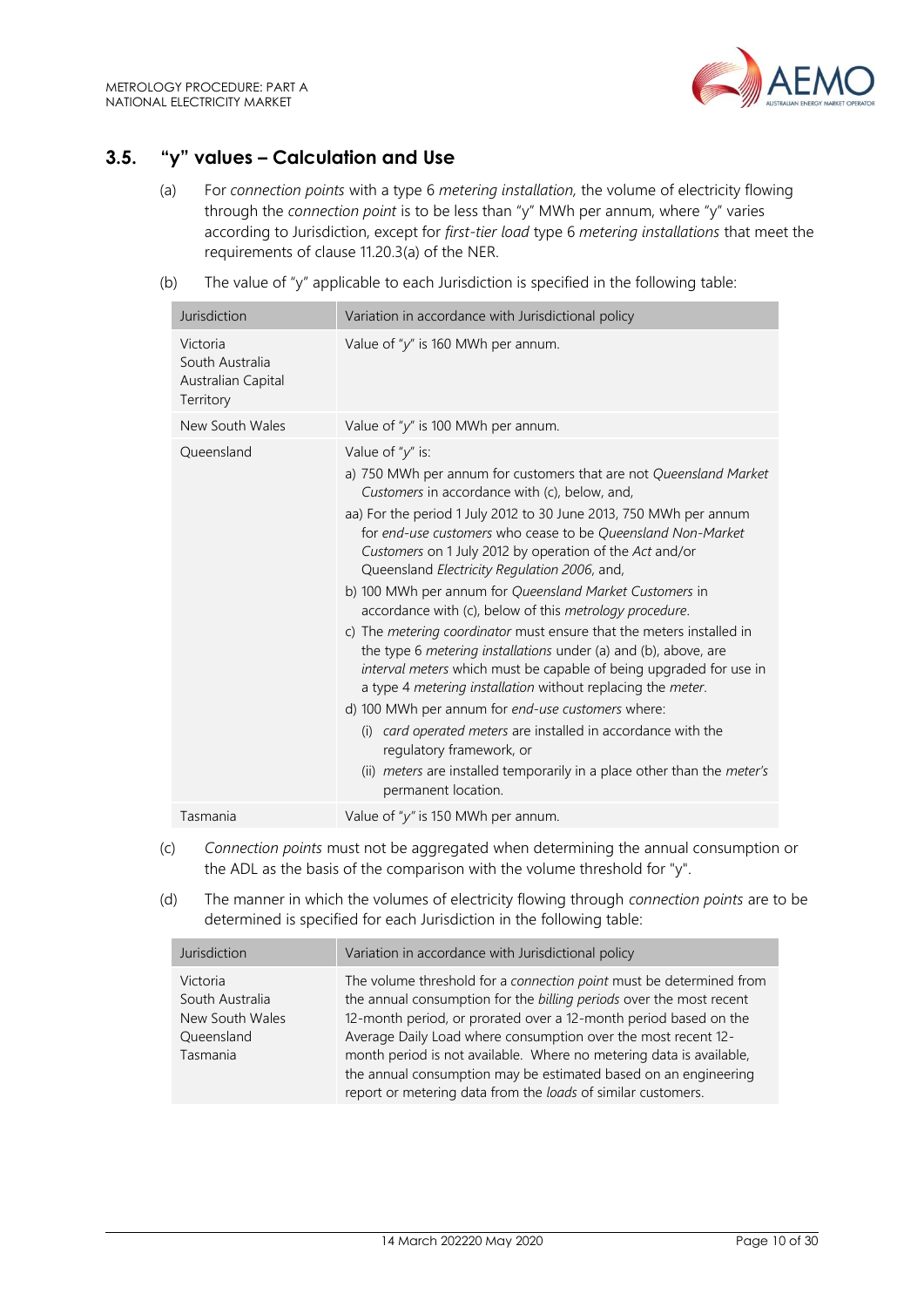

| Jurisdiction                    | Variation in accordance with Jurisdictional policy                                                                                                                                                                                                                                |
|---------------------------------|-----------------------------------------------------------------------------------------------------------------------------------------------------------------------------------------------------------------------------------------------------------------------------------|
| Australian Capital<br>Territory | The volume threshold for a connection point must be determined from:<br>(1) the annual consumption over the most recent 12-month period,<br>(2) the annual consumption over the most recent 12-month period plus<br>an allowance of 2%, or                                        |
|                                 | (3) calculated where consumption over the most recent 12-month<br>period is not available or has not been accurately recorded. Where<br>no metering data is available, the potential annual consumption<br>may be estimated having regard to relevant circumstances<br>including: |
|                                 | (a) the consumption capacity of the connection point and the extent<br>to which that capacity is likely to be utilised in the future;                                                                                                                                             |
|                                 | (b) any recent or proposed change in ownership or use of the Site<br>supplied at the connection point; or                                                                                                                                                                         |
|                                 | (c) any recent or proposed increase in the consumption capacity of<br>the connection point.                                                                                                                                                                                       |

## <span id="page-10-0"></span>**3.6. Grandfathering**

- (a) *Meters* and components for a type 5 or 6 *metering installation*, which were installed, or which were held in stock prior to the following dates:
	- (i) 1 January 2007 for *second-tier loads; and*
	- (ii) 1 July 2008 for *first-tier loads.*

and which met the requirements of a Jurisdiction at that time, are deemed to meet the requirements of the *metrology procedure.*

- (b) *Metering installations* that have been installed, or are held in stock for the MC in a Jurisdiction prior to the effective date of that Jurisdiction's initial metrology procedure and do not comply with the NER or the *metrology procedure*, may be used where approval from a *Jurisdictional Regulator* had been obtained prior to the effective date of the *metrology procedure* or approval is obtained from *AEMO.*
- (c) *First-tier load* summation *metering installations* that were commissioned prior to 1 July 2008 that complied with the Jurisdictional requirements as at this date and continue to meet the Jurisdictional requirements are taken to be NER and *metrology procedure* compliant. The summation *metering installations* are deemed non-compliant if they do not meet the applicable Jurisdictional accuracy standards at 30 June 2008. Defective *first-tier load* summation *metering installations* that were commissioned prior to 1 July 2008 must be repaired or replaced so as to ensure the summation *metering* meets the minimum standards in accordance with the NER and the *metrology procedure*.

## <span id="page-10-1"></span>**3.7. Data Storage Requirements for Meters**

Section 3.7 supplements clause 7.8.2(a)(10) of the NER.

Components of a type 5 *metering installation* installed prior to 1 January 2007 must have the capability of storing *interval energy data* for a period of at least two Meter Reading cycles plus 15 *days*, or 35 *days*, whichever is the greater.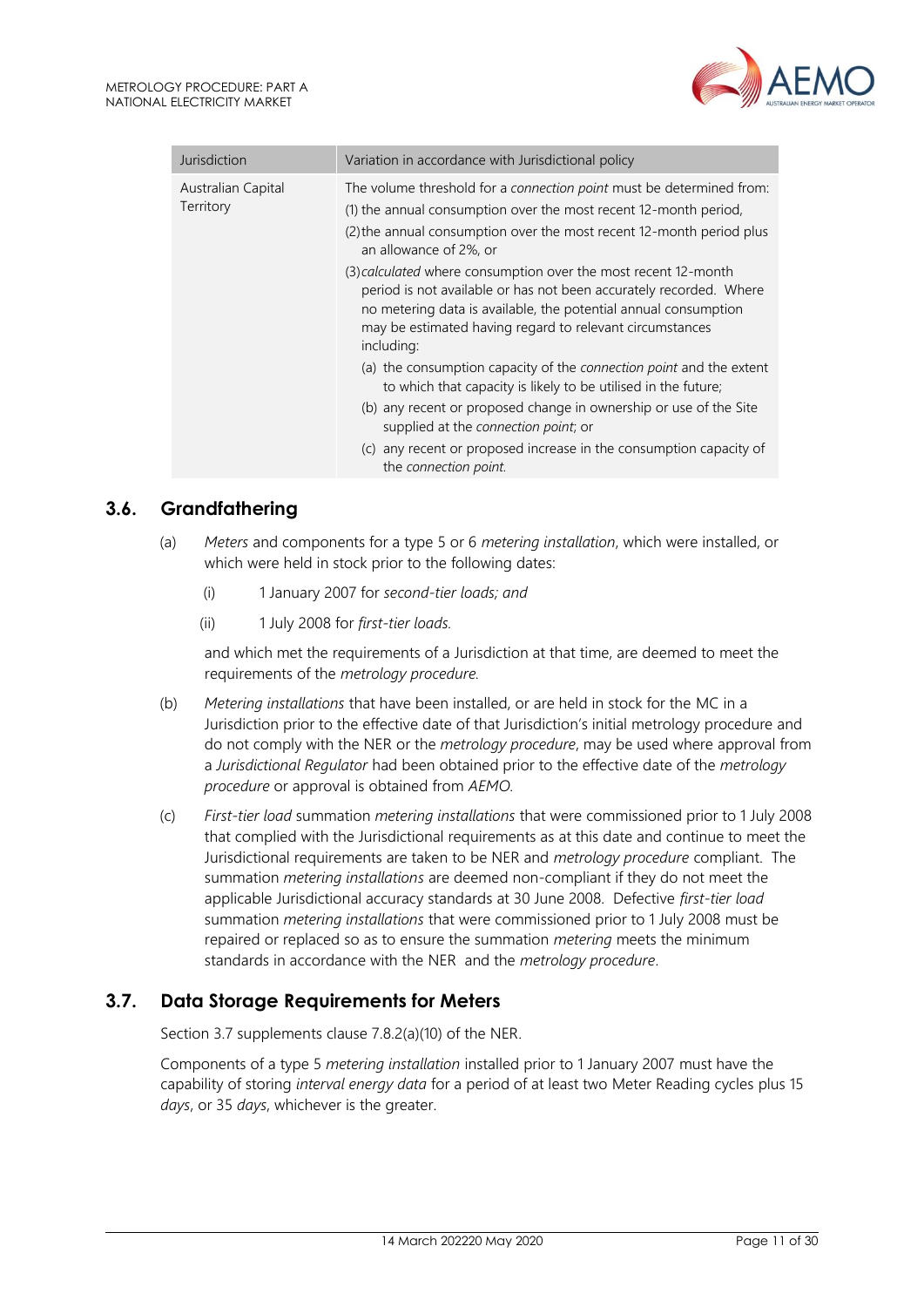

## <span id="page-11-0"></span>**3.8. Metering Installation Clock**

- (a) A type 4A, 5 or 6 *metering installation* clock is to be reset to within 20 seconds of *Eastern Standard Time* on each occasion that the *metering installation* is accessed in the circumstances referred to in paragraphs (a) and (b), and the maximum drift in the type 4A or 5 *metering installation* clock permitted between successive Meter Readings is  $\pm$  300 seconds.
	- (i) MP must reset a type 4A, 5 or 6 *metering installation* clock when inspecting, maintaining or commissioning the *metering installation*.
	- (ii) MDP must reset a type 4A, or 5 *metering installation* clock when *interval metering data* is collected from the *metering installation*.
- (b) A CT-connected type 5 *metering installation* with a slower download time than specified in section 3.2 may be used where approved by AEMO.
- (c) For type 6 *metering installations* with different time of day rates, the *metering installation* must meet *AS* 62054.11, *AS* 62054.21 and *AS* 62052.21, or have the switching between the different rates controlled by a frequency injection relay or time clock operated by the LNSP.

## <span id="page-11-1"></span>**3.9. Interval Meters**

Where a *metering installation* records *interval energy data* the interval periods are based on Trading Intervals (TIs) or parts of a TI:

- (a) The end of each interval for a 15-minute interval period must be on the hour, on the halfhour and on each quarter of an hour (*EST*).
- (b) The end of each interval for a 30-minute interval period must be on the hour and on the half-hour (*EST*).
- (c) Other sub-multiple intervals, where agreed with AEMO, the LNSP and the relevant Market Participant, provided that the ends of the intervals correspond each and every exact hour (EST) and half-hour (*EST*).

## <span id="page-11-2"></span>**3.10. Alarm settings**

- (a) Where an Interval Meter supports alarm functionality, the MP is required to enable the following alarms:
	- (i) Power failure/*meter* loss of supply for instrument transformer connected *metering installations* only;
	- (ii) VT or phase failure;
	- (iii) Pulse overflow;
	- (iv) Cyclic redundancy check error; and
	- (v) Time tolerance.
- (b) Where there are alarm sensitivity settings, these must be set at appropriate levels to ensure meaningful alarm outputs (e.g. for contestable supplies a voltage drop of -15% is nominally appropriate).

## <span id="page-11-3"></span>**4. MINIMUM SERVICES SPECIFICATION**

(a) For a type 4 *metering installation* to become a *small customer metering installation*, it must meet the *minimum services specification*, which is specified in Schedule 7.5 of the NER.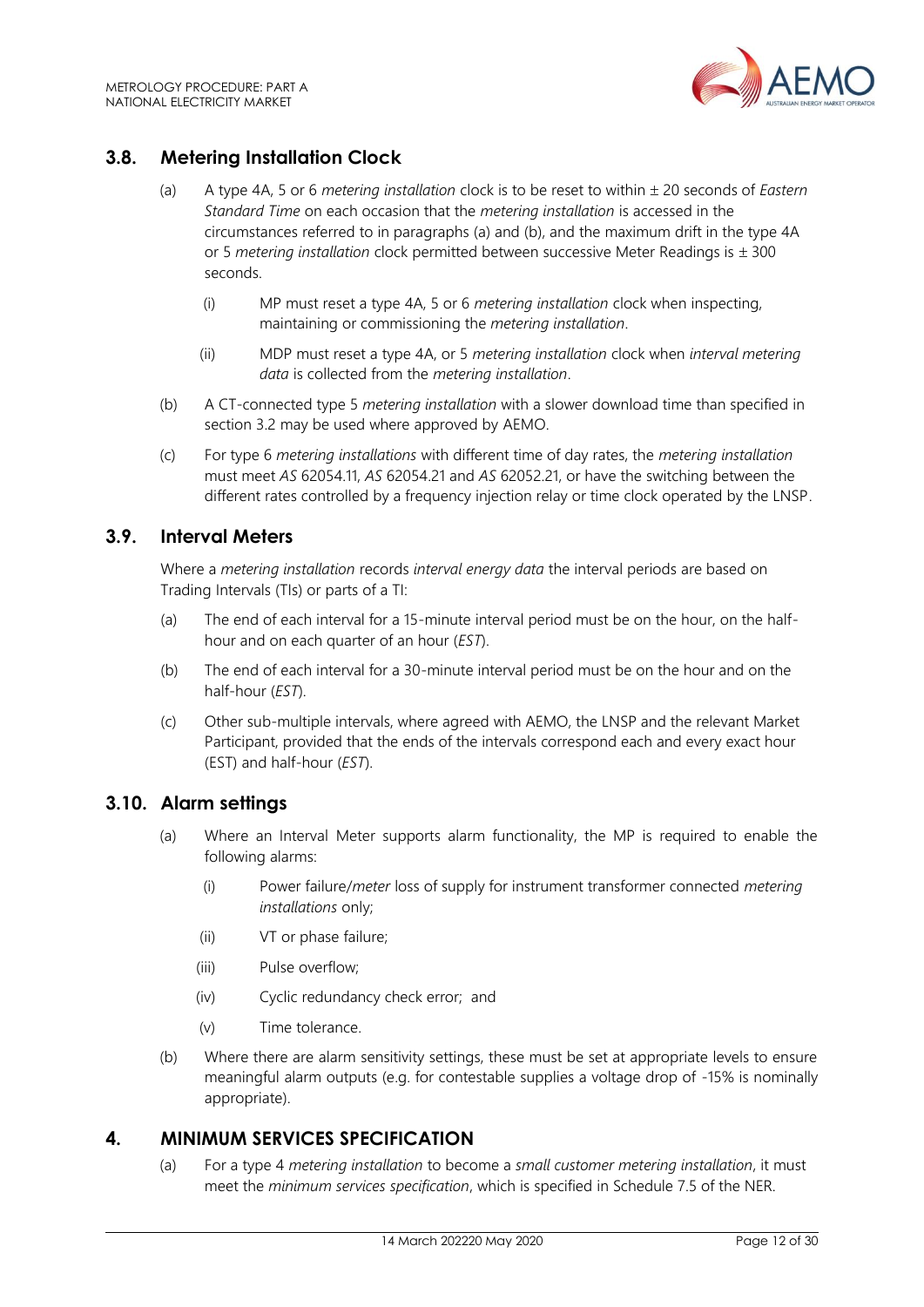

(b) The services set out in the *minimum services specification* apply to the capability of the *metering installation* itself.

## <span id="page-12-0"></span>**4.1. Minimum Service Levels**

The minimum service levels are made up of two elements: service availability and completion timeframes.

#### **4.1.1. Service Availability**

Except for periods of a loss of *supply*, *metering installations* must be capable of meeting the *minimum services specification* at all times.

#### **4.1.2. Completion Timeframes**

The completion timeframes for each service are detailed in Table 5.1. They will be measured from the time a request is received by the *metering installation* to the time of notification of completion of the relevant service by the *metering installation* appears at the communication interface at or near the *metering point(s)* where it is made available for collection.

#### **4.1.3. Completion Rates**

- (a) The services and completion rates for each service are detailed in Table 5.1. The timeframes will be measured from the time a request is received by the *metering installation* to the time of completion of the relevant service by the *metering installation*.
- (b) Upon request from AEMO, the MC must be able to provide evidence demonstrating that *small customer metering installations* are capable of performing to the completion rates.

#### <span id="page-12-1"></span>**4.2. Technical Requirements**

A *small customer metering installation* must comply with the following technical requirements:

- (a) It must be capable of measuring *active energy* (Wh) and leading and lagging *reactive energy* (varh) for both import and export *energy* flows, i.e. 4 quadrant metering.
- (b) Where a poly-phase *metering* device is installed, the *metering installation* must be capable of recording and providing the average voltage and current per phase for all connected phases over one or more nominated TIs.

| Service                                  | Completion Timeframe                                                                    | Completion Rate                                  |
|------------------------------------------|-----------------------------------------------------------------------------------------|--------------------------------------------------|
| Remote Disconnection Service             | Completed within 1 minute of the command<br>being received by the metering installation | 99.5% completed within<br>Minimum Service Levels |
| Remote Reconnection Service              | Completed within 1 minute of the command<br>being received by the metering installation | 99.5% completed within<br>Minimum Service Levels |
| Remote On-Demand Meter<br>Read           | Completed within 1 minute of the command<br>being received by the metering installation | 99.5% completed within<br>Minimum Service Levels |
| Remote Scheduled Meter Read              | Completed within 1 minute of the command<br>being received by the metering installation | 99.5% completed within<br>Minimum Service Levels |
| Metering Installation Inquiry            | Completed within 1 minute of the command<br>being received by the metering installation | 99.5% completed within<br>Minimum Service Levels |
| <b>Advanced Meter</b><br>Reconfiguration | Completed within 1 minute of the command<br>being received by the metering installation | 99.5% completed within<br>Minimum Service Levels |

#### **Table 5.1 Minimum Service Levels, Standards and Completion Rates**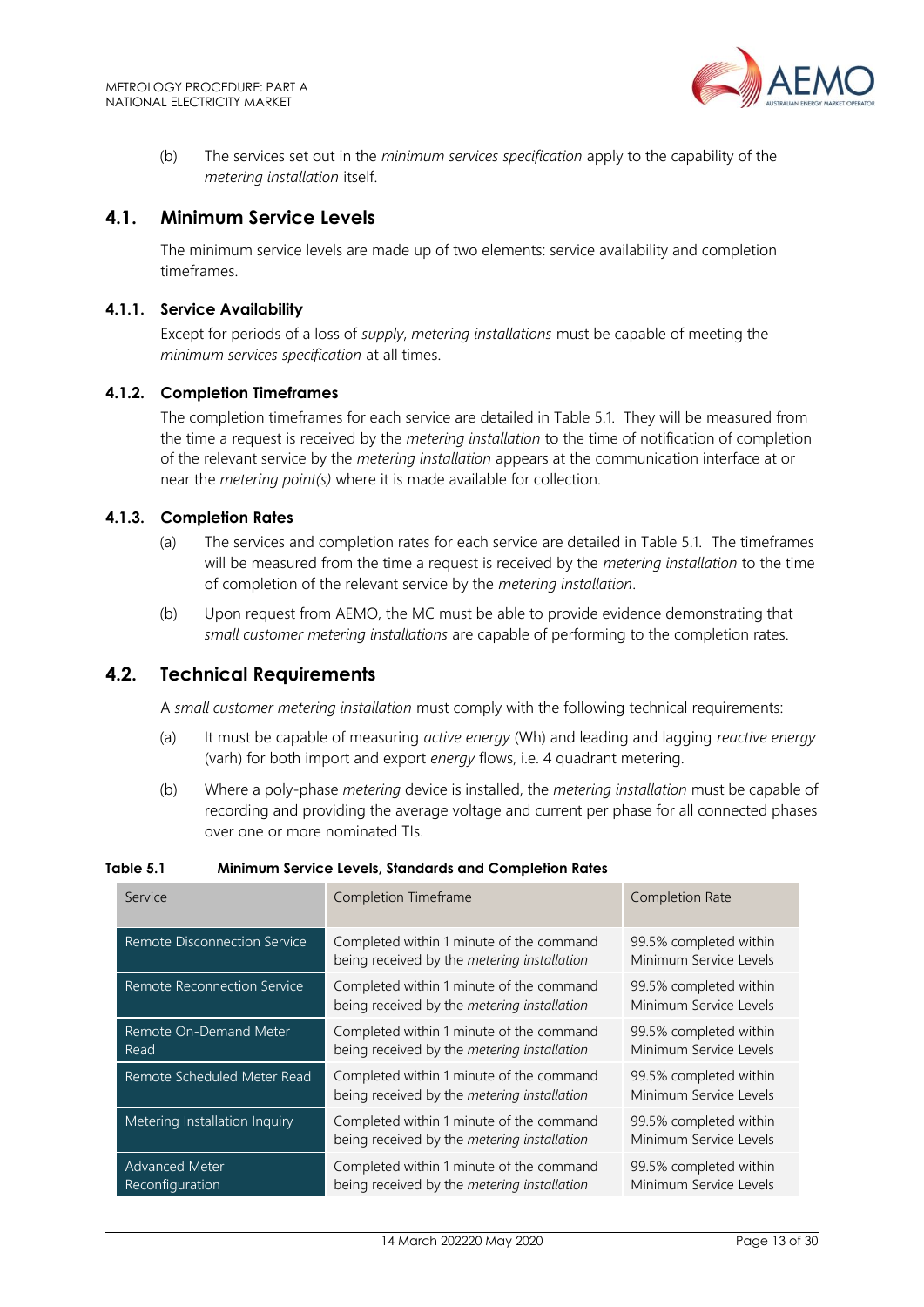

## <span id="page-13-0"></span>**5. SUMMATION METERING**

These provisions are included to support legacy arrangements for existing *metering installations* where allowed by Jurisdictional transitional arrangements in Chapter 11 of the NER.

- (a) If summation *metering* is achieved by paralleling CT secondary circuits, the overall *metering installation* must meet the minimum standards for a new *metering installation* under all *load* combinations of the individual CT secondaries.
- (b) If summation *metering* is achieved by the arithmetic sum of data registers or the accumulation of pulses, each individual *metering point* must meet the minimum standards for a new *metering installation* and the MC must on request demonstrate that the summation techniques reliably and accurately transfer data.
- (c) CT secondaries can only be paralleled using appropriate arrangements of links; this must not be done at the *meter* terminals.
- (d) For type 2 *metering installations* only: Direct summation, in which secondary wiring from a multiple number of feeders is connected directly into the terminals of a *meter,* or summation CTs are permitted provided that the overall errors of the *metering installation* are considered.

## <span id="page-13-1"></span>**6. EMBEDDED NETWORKS**

This requirement only applies in the Jurisdiction specified in the following table:

| Jurisdiction                    | Variation in accordance with Jurisdictional policy                                                                                                                                                                                                                                                                                                                                                                                                                                                                                                                                                                                                                                                                                                                                                                                                                                                                                                                                                                                                                                                                                                                                                                                                                                                                                                                                                                                                                                                          |
|---------------------------------|-------------------------------------------------------------------------------------------------------------------------------------------------------------------------------------------------------------------------------------------------------------------------------------------------------------------------------------------------------------------------------------------------------------------------------------------------------------------------------------------------------------------------------------------------------------------------------------------------------------------------------------------------------------------------------------------------------------------------------------------------------------------------------------------------------------------------------------------------------------------------------------------------------------------------------------------------------------------------------------------------------------------------------------------------------------------------------------------------------------------------------------------------------------------------------------------------------------------------------------------------------------------------------------------------------------------------------------------------------------------------------------------------------------------------------------------------------------------------------------------------------------|
| Victoria,<br>South Australia    | Should a Child Metering Point in an embedded network elect to purchase electricity<br>from a retailer other than the parent's retailer, the metering coordinator must ensure<br>that:<br>(a) the child has an interval meter installed; and<br>(b) the parent of the embedded network has an Interval Meter installed.                                                                                                                                                                                                                                                                                                                                                                                                                                                                                                                                                                                                                                                                                                                                                                                                                                                                                                                                                                                                                                                                                                                                                                                      |
| New South Wales                 | Should a child in an embedded network elect to purchase electricity from a retailer<br>(1)<br>other than the parent's retailer, the metering coordinator must ensure that, at the<br>time the child switches retailer and at the cost of the child:<br>(a) if the parent has an Interval Meter that is settled on the basis of interval energy<br>data, the child must have a type 4 or type 5 metering installation that is settled<br>on the basis of interval energy data;<br>(b) if the parent has an Accumulation Meter or an Interval Meter that is settled on<br>the basis of accumulated energy data, the child must have a type 6 metering<br>installation or, if the child has an Interval Meter, it must be settled on the basis<br>of accumulated energy data.<br>(2) Where a child in an embedded network has switched retailer in accordance with<br>clause [NSW](1)(b) above and the parent subsequently:<br>(a) installs an Interval Meter and elects to have its meter settled on the basis of<br>interval energy data; or<br>(b) elects to have its existing Interval Meter settled on the basis of accumulated<br>energy data in accordance with clause 12.2(b)[NSW](3); or<br>(c) elects to have its existing Interval Meter settled on the basis of interval energy<br>data, the MC must ensure that at the time the parent changes, and at the cost<br>of the parent, the child's metering installation meets the requirements of<br>paragraph (a) or (b) of [NSW](1), as applicable. |
| Australian Capital<br>Territory | (1) The metering coordinator must ensure that the metering installation is not for a<br>child in an embedded network.<br>(2) Where the metering installation is for a child in an embedded network, the<br>metering coordinator must ensure that additional metering is installed to ensure<br>that clause [ACT](1) is met.                                                                                                                                                                                                                                                                                                                                                                                                                                                                                                                                                                                                                                                                                                                                                                                                                                                                                                                                                                                                                                                                                                                                                                                 |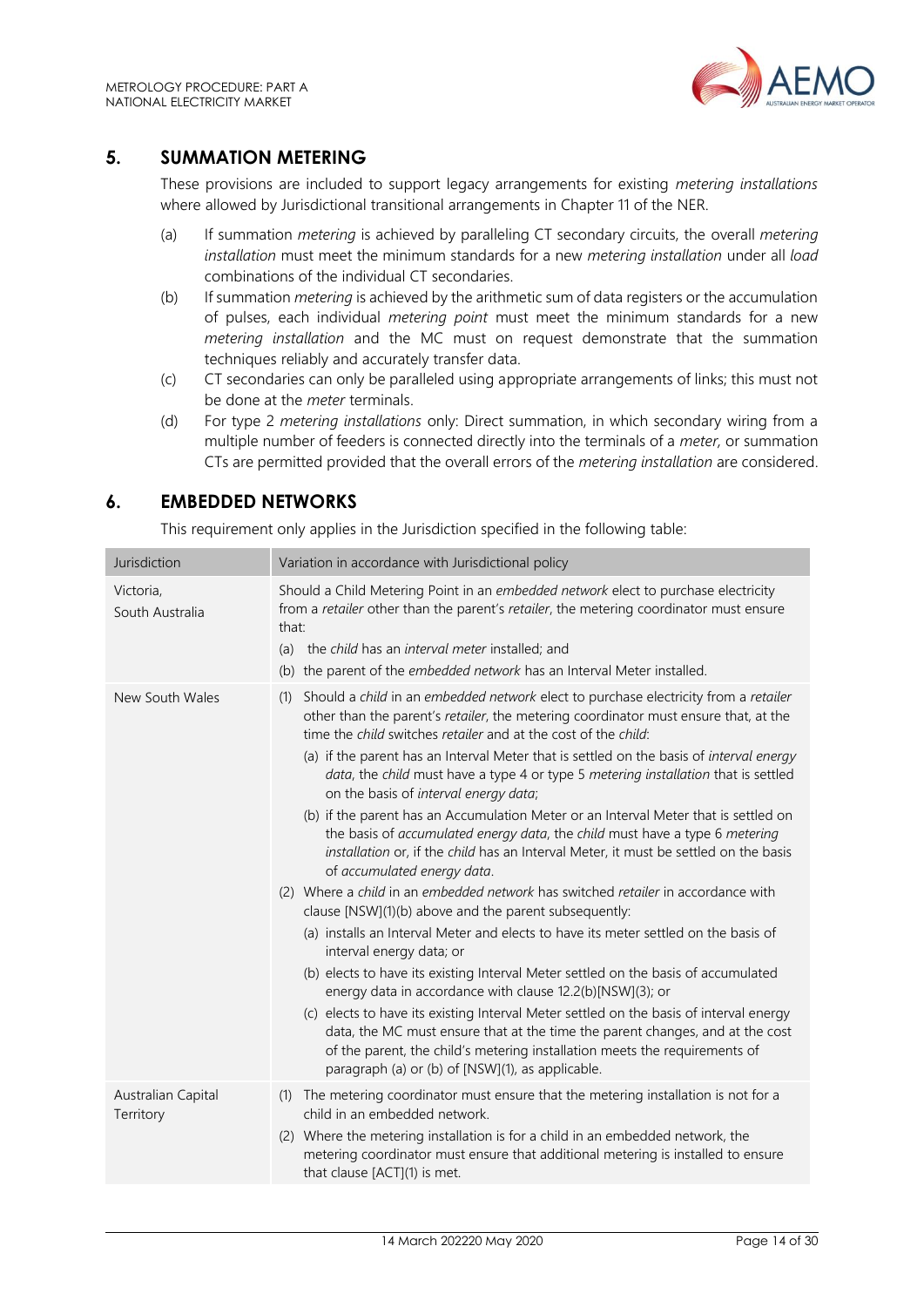

# <span id="page-14-0"></span>**7. REVERSION OF METERING INSTALLATION TYPES**

This requirement only applies to the Jurisdiction specified in the following table:

| Jurisdiction                    | Variation in accordance with Jurisdictional policy                                                                                                                                                                                                                                                                                                                                                                                                                                                                                                                                                                                                                                                                                                                                                                                                                                                                                                                                                                                                          |
|---------------------------------|-------------------------------------------------------------------------------------------------------------------------------------------------------------------------------------------------------------------------------------------------------------------------------------------------------------------------------------------------------------------------------------------------------------------------------------------------------------------------------------------------------------------------------------------------------------------------------------------------------------------------------------------------------------------------------------------------------------------------------------------------------------------------------------------------------------------------------------------------------------------------------------------------------------------------------------------------------------------------------------------------------------------------------------------------------------|
| Victoria                        | The metering coordinator must ensure that a type 4 or type 5 metering installation is<br>not replaced by a type 6 metering installation.                                                                                                                                                                                                                                                                                                                                                                                                                                                                                                                                                                                                                                                                                                                                                                                                                                                                                                                    |
| New South Wales                 | (1) The metering coordinator must ensure that a meter that meets the requirements of<br>a type 5 metering installation, and is installed at a connection point consuming<br>between 100 MWh per annum and 160 MWh per annum is not removed from a<br>metering point, unless:<br>(a) the metering installation is to be replaced by a metering installation type 1, 2, 3,<br>4, or 5; or<br>(b) the NMI is deregistered.<br>(2) Where an interval meter has been installed in accordance with clause<br>12.2(b)[NSW](1), the metering coordinator must ensure that it is not replaced with an<br><b>Accumulation Meter.</b><br>(3) The MC must ensure that a meter, which is a sample Interval Meter installed for the<br>purposes of calculating a Controlled Load Profile (CLP) is not removed without the<br>consent of the LNSP.<br>(4) The MC must ensure that the energy measured by a meter, which is a sample<br>interval meter installed for the purposes of calculating a CLP is settled market on the<br>basis of a metering installation type 6. |
| South Australia                 | (1) Subject to [SA](2), the MC must ensure that a type 4 or type 5 metering installation<br>is not replaced by a type 6 metering installation.<br>(2) A type 4 or type 5 metering installation may be replaced by a type 6 metering<br>installation in relation to a specified connection point where approved by the<br>Minister and written notice of that approval has been provided to AEMO.<br>(3) The metering coordinator must ensure that a sample Interval Meter installed for the<br>purposes of calculating the CLP is not removed without the consent of the LNSP.                                                                                                                                                                                                                                                                                                                                                                                                                                                                              |
| Australian Capital<br>Territory | (1) The metering coordinator must ensure that a type 4 or type 5 metering installation<br>is not replaced by a type 6 metering installation.<br>(2) The metering coordinator must ensure that where an Interval Meter is installed, the<br>metering installation complies with the requirements of a type 4 or type 5 metering<br>installation.                                                                                                                                                                                                                                                                                                                                                                                                                                                                                                                                                                                                                                                                                                             |
| Queensland                      | (1) The metering coordinator must ensure that an Interval Meter is not replaced by an<br>Accumulation Meter.<br>(2) The metering coordinator may convert a remotely read Interval Meter to a manually<br>read Interval Meter if the consumption drops below 100MWh per annum.<br>(3) The metering coordinator must ensure that a sample Interval Meter installed for the<br>purposes of calculating a CLP is not removed without the consent of the LNSP.<br>(4) The metering coordinator must ensure that the energy measured by a sample<br>Interval Meter installed for the purposes of calculating the CLP is settled in the<br>market on the basis of a type 6 metering installation.                                                                                                                                                                                                                                                                                                                                                                  |
| Tasmania                        | (1) The metering coordinator must ensure that a type 4 or type 5 metering installation<br>is not replaced by a type 6 metering installation.<br>(2) A type 4 or type 5 metering installation may be replaced by a type 6 metering<br>installation in relation to a specified connection point where approved by the<br>Minister and written notice of that approval has been provided to AEMO.                                                                                                                                                                                                                                                                                                                                                                                                                                                                                                                                                                                                                                                              |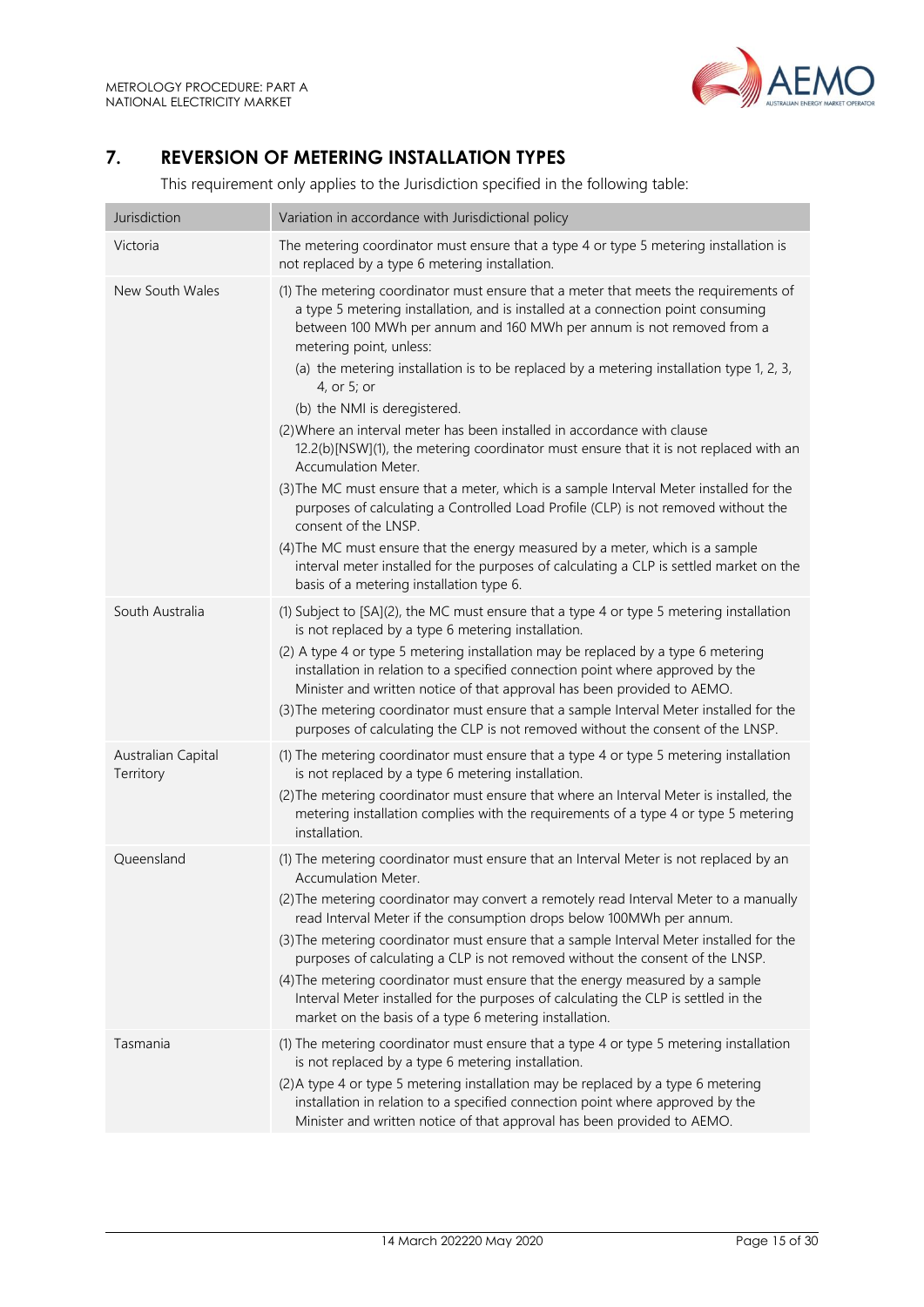

# <span id="page-15-0"></span>**8. ROUTINE TESTING AND INSPECTION OF METERING INSTALLATIONS**

- (a) Unless an MC has an Asset Management Strategy, *metering installations* must be tested and inspected in accordance with clause 7.9 and schedule 7.6 of the NER. Section 8 provides AEMO's guidelines in respect of a proposed Asset Management Strategy that the MC will need to take into consideration when seeking approval of an Asset Management Strategy.
- (b) An acceptable alternative testing practice or test plan for in-service *meter* performance must demonstrate compliance with *Australian Standard* "AS 1284.13: Electricity Metering inservice compliance testing".
- (c) Unless the MC has developed an alternative accuracy assessment method for type 5 and 6 *metering installations* that meets the intent of clauses S7.4.3.5 and S7.4.3.6 of the NER and is approved by AEMO, the overall *metering installation* error is calculated by the vector sum of the errors of each *metering installation* component, i.e.  $a + b + c$ .
	- $a = error of VT and wiring$

 $b = error of CT and wiring$ 

- c = error of *meter*
- (d) Where the MC is not testing and inspecting *metering installations* in accordance with clauses 7.9 and S7.6 of the NER (i.e. not time-based), the MC must include in its Asset Management Strategy an alternative inspection practice that meets the requirements of clause S7.6 of the NER.
- (e) The MC must provide a copy of the Asset Management Strategy to each relevant MP.
- (f) For those *meters* for which new or amended pattern approval has been received from the *National Measurement Institute* or, in the absence of pattern approval, new or amended type testing has been undertaken by a *NATA* accredited laboratory or a body recognised by *NATA* under the International Laboratory Accreditation Cooperation (ILAC) mutual recognition scheme, the MC must ensure that the Sample Test Plan stipulates that this population of *meter* is tested at least once in the first three years of being placed in service.

# <span id="page-15-1"></span>**9. INSTALLATION OF METER(S)**

## <span id="page-15-2"></span>**9.1. General Requirements**

The MC must use reasonable endeavours to ensure that, at the time of installation, a *metering installation* is:

- (a) protected against damage;
- (b) installed in such a way that it allows safe and unimpeded access to the End User or any person whose obligation it is to test, adjust, maintain, repair, or replace the *metering installation*, or to collect *metering data* from the *metering installation*; and
- (c) available to the End User or any person whose obligation it is to test, adjust, maintain, repair, or replace the *metering installation*, or to collect *metering data* from the *metering installation* via safe, convenient and unhindered access when it is not located at the Site.

## <span id="page-15-3"></span>**9.2. Type 4A Metering Installations Only**

The MC must ensure that when each *meter* of a type 4A *metering installation* is installed, it is checked such that it has the optical port, communications port and visual display located so that the optical port, communications port, or visual display can be readily accessed for Meter Reading.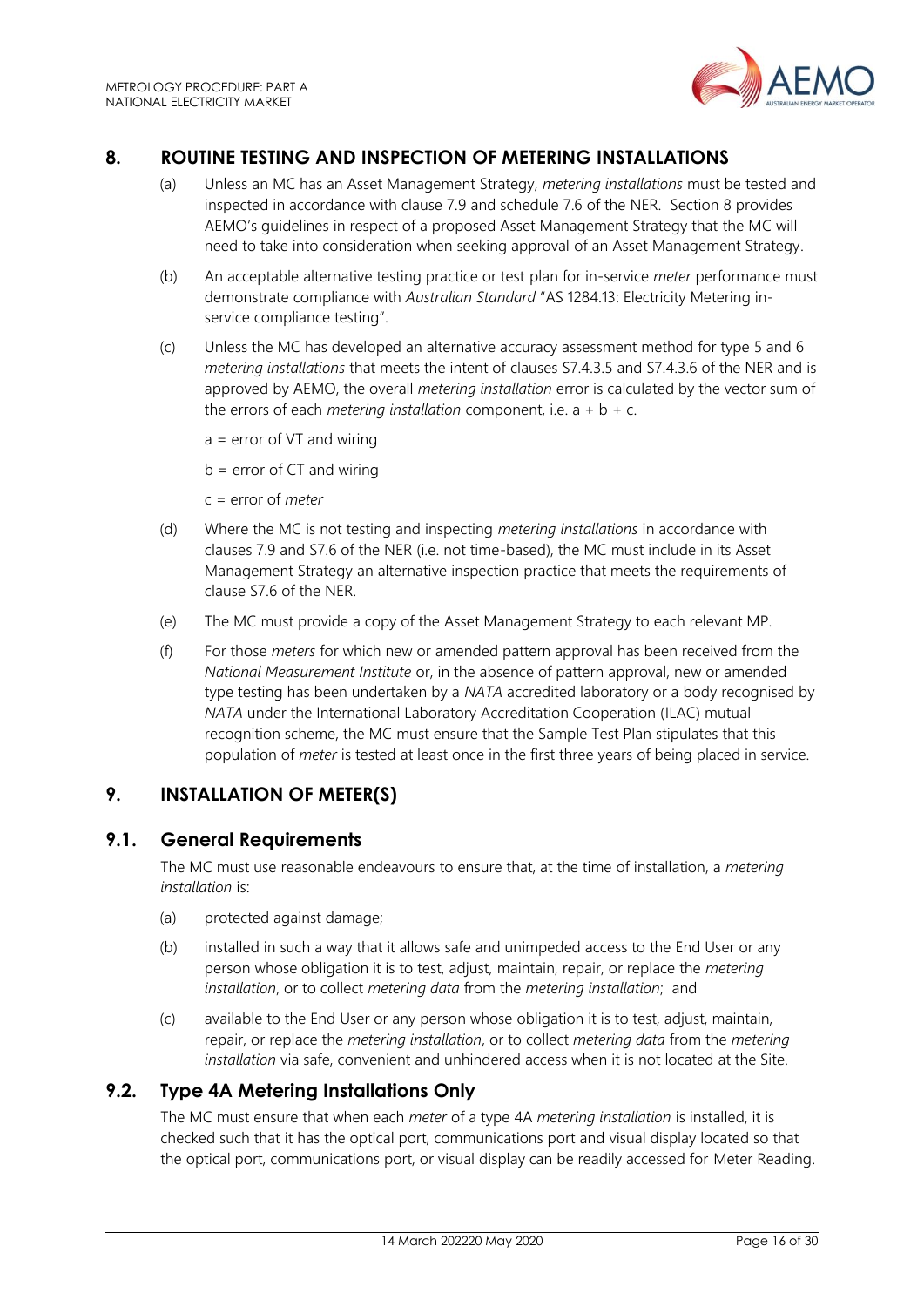## <span id="page-16-0"></span>**9.3. Queensland Only**

This requirement only applies to the Jurisdiction specified in the following table:

| Jurisdiction | Variation in accordance with Jurisdictional policy                                  |
|--------------|-------------------------------------------------------------------------------------|
| Queensland   | Complies with the Queensland Electricity Connection and Metering Manual, which each |
|              | LNSP must publish and update from time to time.                                     |

## <span id="page-16-1"></span>**10. METER CHURN**

#### <span id="page-16-2"></span>**10.1. Initiation of a Meter Churn**

The Current MC for a *metering installation* can initiate a Meter Churn at any time.

## <span id="page-16-3"></span>**10.2. Performance of a Meter Churn**

Only MPs with the appropriate accreditation can perform a Meter Churn.

#### <span id="page-16-4"></span>**10.3. Meter Churn Process**

When a Meter Churn is initiated, the MC must ensure:

- (a) Information is made available to any New MPB to facilitate the Meter Churn, which includes:
	- (i) The *NMI*;
	- (ii) The Site address;
	- (iii) The Meter Serial ID(s) of the *meter*(s) to be removed;
	- (iv) The names of the Current MPB and its Participant ID;
	- (v) The names of the Current MDP and its Participant ID;
	- (vi) The current *metering installation* type; and
	- (vii) Instructions on the required changes;
- (b) All Role assignments in MSATS for the *connection point* comply with the MSATS Procedures within 2 *business days* of the Meter Churn; and
- (c) The Start Date for any New Category B Metering Provider (MPB) or New MDP is the *meter* change date.

# <span id="page-16-5"></span>**11. DE-COMMISSIONING AND REMOVAL OF METERING EQUIPMENT AND NETWORK DEVICES**

#### <span id="page-16-6"></span>**11.1. Preliminary Requirements**

Before de-commissioning all or any part of an existing *metering installation*, including any *network device*, the MC must ensure that directions are provided to the MP undertaking the work to return the removed *meter* or *network device* to its owner within 10 *business days* unless otherwise agreed with the owner.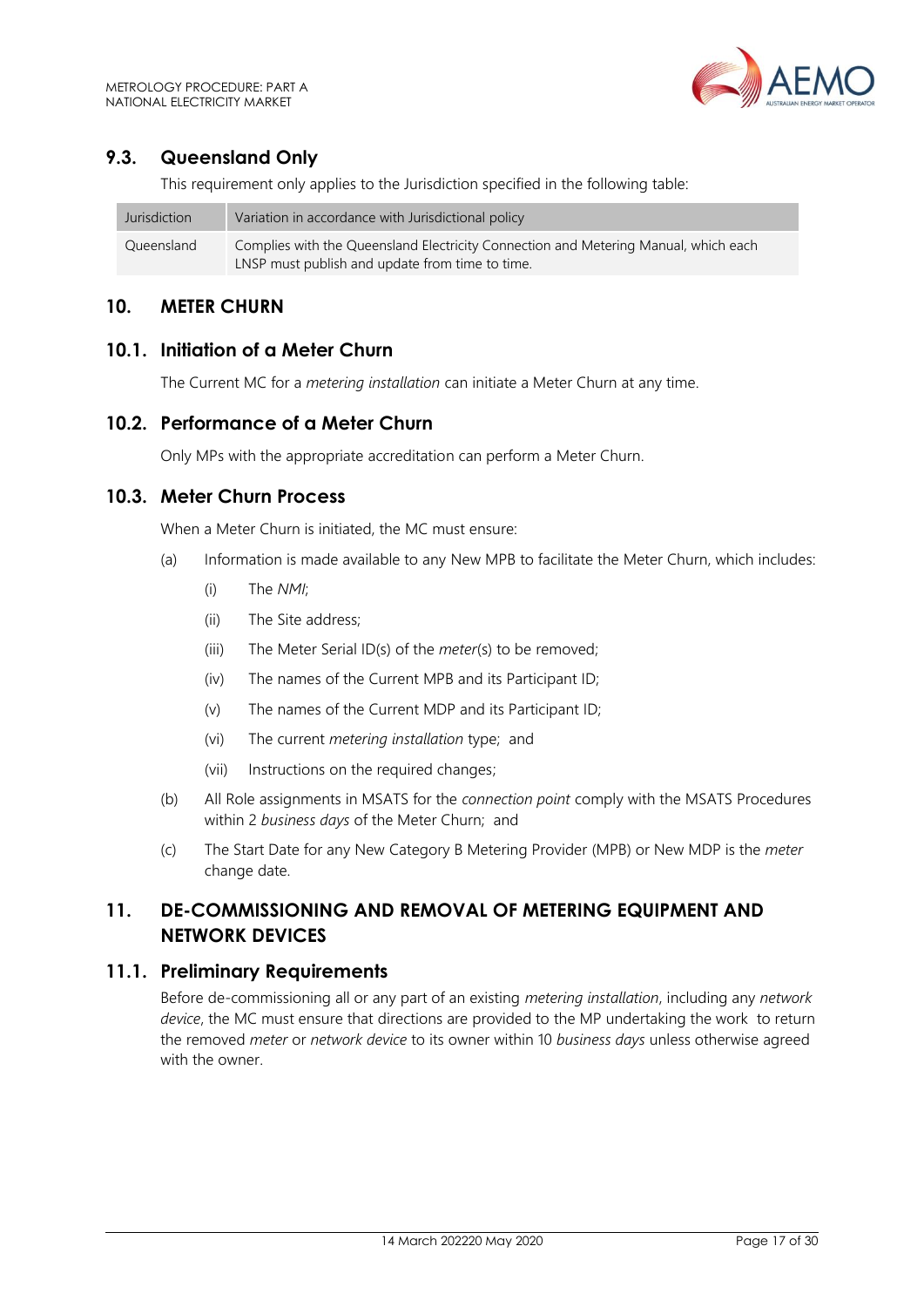

# <span id="page-17-0"></span>**11.2. Network Devices**

#### **11.2.1. Deemed Network Devices**

AEMO does not consider there to be any circumstances where it is necessary for AEMO to deem certain devices at or adjacent to a *metering installation* to be *network devices*, for the purposes of clause 7.8.6 of the NER.

#### **11.2.2. Obligations if Alterations to Metering Installations or Network Devices are Required**

- (a) Where an LNSP considers that an isolation or alteration is required to a *metering installation* to facilitate the installation, removal, or replacement of a *network device* at or near the *metering installation*, including the removal of any seal, the LNSP must:
	- (i) Agree the isolations or alterations with the affected MC and MP prior to the commencement of any alterations;
	- (ii) Ensure any work performed on the *metering installation* is undertaken by a suitably accredited MP; and
	- (iii) Ensure that the MC and MP are provided with details of the isolation or alteration, including any new seals.
- (b) Where a *network device* needs to be altered to accommodate a change to the *metering installation*, including the removal of any seal, the MC must ensure that the LNSP is provided with details of the isolation or alteration, including any new seals.

#### **11.2.3. Notifications following Network Device Removal without LNSP Consent**

If an MC arranges for the removal of a *network device* in accordance with clause 7.8.6(f) of the NER, the MC must, in addition to providing the notifications required by clause 7.8.6(g) of the NER. provide the following records in electronic format to the LNSP:

- (a) The type, asset number and serial number of the *network device* removed, the name of the *network device* owner, where those details are provided on the *network device* itself; and
- (b) The type, asset number and serial number of any additional *network device* that was not removed, the name of the *network device* owner of any other *network device* where those details are provided on the *network device* itself.

## <span id="page-17-1"></span>**12. RESPONSIBILITY FOR METERING DATA SERVICES**

#### <span id="page-17-2"></span>**12.1. Metering Data Services**

- (a) The MC or FRMP (as applicable) must use MDP(s) for the provision of *metering data services* in accordance with clauses 7.3.2 and 7.8.1 of the NER.
- (b) The MC or AEMO (as applicable) must ensure that the calculation*,* Validation, Substitution and Estimation of *metering data*, where appropriate, is undertaken in accordance with Metrology Procedure: Part B.

## <span id="page-17-3"></span>**12.2. Metering Data Collection**

- (a) For type 1, 2, 3, 4, 4A, 5 and 6 *metering installations,* an MC or AEMO (where applicable) must ensure that *metering data* is collected in accordance with the Service Level Procedure (MDP).
- (b) This requirement only applies to the Jurisdiction specified in the following table: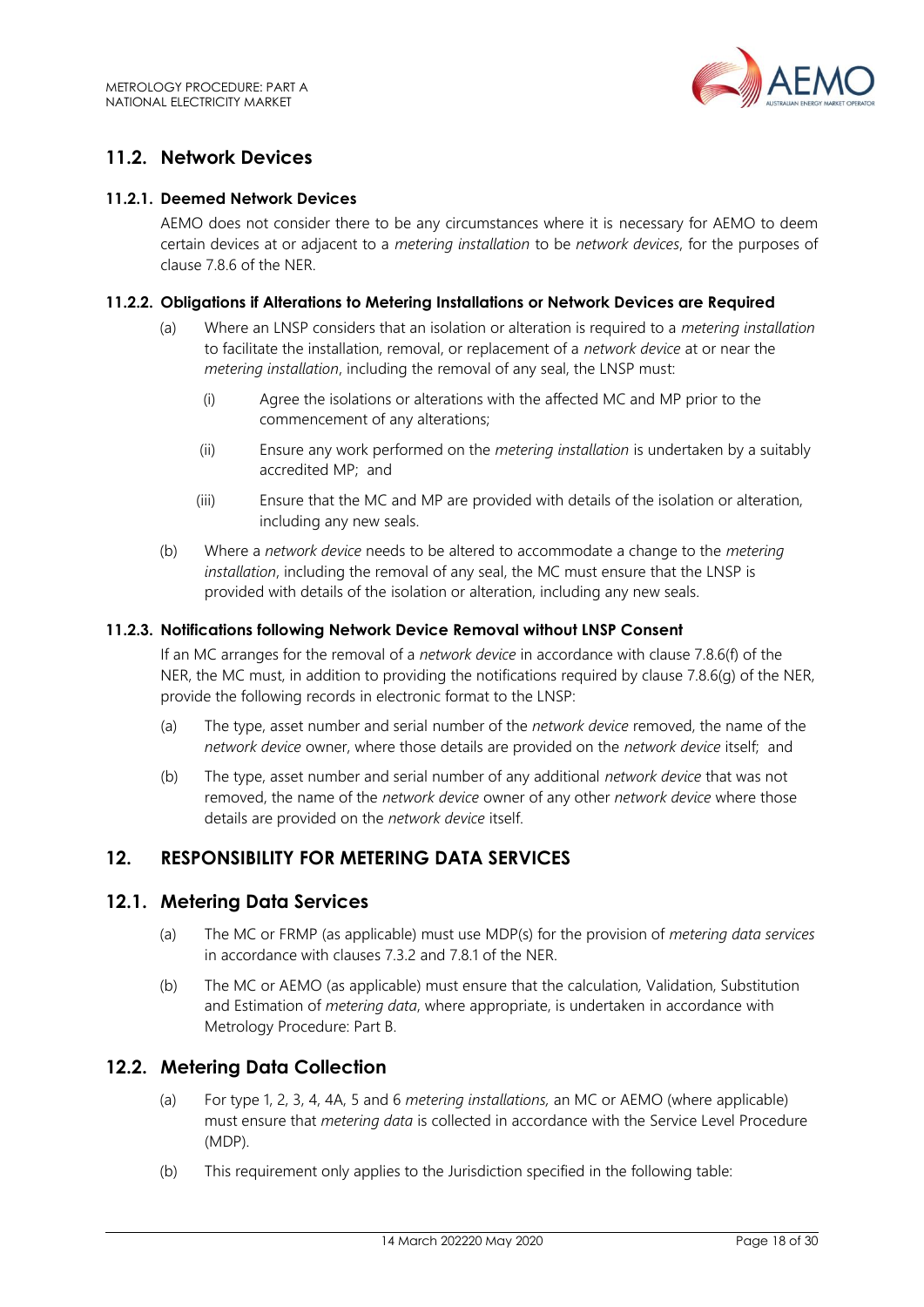

| Jurisdiction                    | Variation in accordance with Jurisdictional policy                                                                                                                                                                                                                                                                                                                                                                                                                                                                                                                                                                                                                                                                                                                                       |
|---------------------------------|------------------------------------------------------------------------------------------------------------------------------------------------------------------------------------------------------------------------------------------------------------------------------------------------------------------------------------------------------------------------------------------------------------------------------------------------------------------------------------------------------------------------------------------------------------------------------------------------------------------------------------------------------------------------------------------------------------------------------------------------------------------------------------------|
| Victoria                        | Subject to section 12.2(c)[Vic], the type 5 accumulation boundary is zero MWh<br>per annum.                                                                                                                                                                                                                                                                                                                                                                                                                                                                                                                                                                                                                                                                                              |
| New South<br>Wales              | (1) Subject to section 7[NSW](4), the type 5 accumulation boundary is 100<br>MWh per annum.<br>(2) Subject to clause 7[NSW](4), where an Interval Meter has been installed in<br>accordance with clause [NSW](1), it may be read as a metering installation<br>type 5 at any time.<br>(3) Where an Interval Meter has been installed, the metering coordinator<br>must ensure that the reading of that Interval Meter may only be changed<br>from being read as a metering installation type 5 to being read as a<br>metering installation type 6 when:<br>(a) a transfer of the customer to a New Retailer has been effected; or<br>(b) the Interval Meter has been read as a metering installation type 5 for a<br>period of at least 12 contiguous months with the existing retailer. |
| South Australia                 | (1) The type 5 accumulation boundary is zero MWh per annum.<br>(2) The metering coordinator must ensure that the energy consumed and<br>measured by a sample Interval Meter installed for the purposes of<br>calculating the CLP, is settled in the market on the basis of a type 6<br>metering installation.                                                                                                                                                                                                                                                                                                                                                                                                                                                                            |
| Australian<br>Capital Territory | (1) In accordance with section 7[ACT](2), the type 5 accumulation boundary is<br>100 MWh per annum.<br>(2) If an Interval Meter has been installed for sites where the type 5<br>accumulation boundary is less than 100 MWh per annum, it may be read<br>as a metering installation type 5 at any time.                                                                                                                                                                                                                                                                                                                                                                                                                                                                                  |
| Queensland                      | The type 5 accumulation boundary is 750 MWh per annum.                                                                                                                                                                                                                                                                                                                                                                                                                                                                                                                                                                                                                                                                                                                                   |

#### (c) This requirement only applies to the Jurisdiction specified in the following table:

| Jurisdiction                    | Variation in accordance with Jurisdictional policy                                                                                                                                                                                                               |  |
|---------------------------------|------------------------------------------------------------------------------------------------------------------------------------------------------------------------------------------------------------------------------------------------------------------|--|
| Victoria                        | Section 12.2(b)[Vic] and 12.2(f) do not apply to type 5 metering installations<br>installed on or after 27 February 2005. For type 5 metering installations<br>installed on or after 27 February 2005, the type 5 accumulation boundary is<br>160 MWh per annum. |  |
| Australian<br>Capital Territory | Clause 3.4.6 does not apply to type 5 metering installations with consumption<br>less than is specified in clause 12.2(b)[ACT](1) where that metering installation<br>is being read as a type 6.                                                                 |  |

#### (d) This requirement only applies to the Jurisdiction specified in the following table:

| Jurisdiction                    | Variation in accordance with Jurisdictional policy                                                                                                                                                                                                                                                                                                                                                            |  |
|---------------------------------|---------------------------------------------------------------------------------------------------------------------------------------------------------------------------------------------------------------------------------------------------------------------------------------------------------------------------------------------------------------------------------------------------------------|--|
| Victoria                        | During the period in which the metering coordinator is not required to collect<br>interval energy data from any type 5 metering installation because of the<br>operation of clause 12.2(c)[Vic], if it does not collect interval energy data from<br>that metering installation, it must collect accumulation energy data from that<br>metering installation as if it were a type 6 metering installation.    |  |
| Australian<br>Capital Territory | During the period in which the metering coordinator is not required to collect<br>interval energy data from any type 5 metering installation because of the<br>operation of clause 12.2(b)[ACT](2), if it does not collect interval energy data<br>from that metering installation, it must collect accumulation energy data from<br>that metering installation as if it were a type 6 metering installation. |  |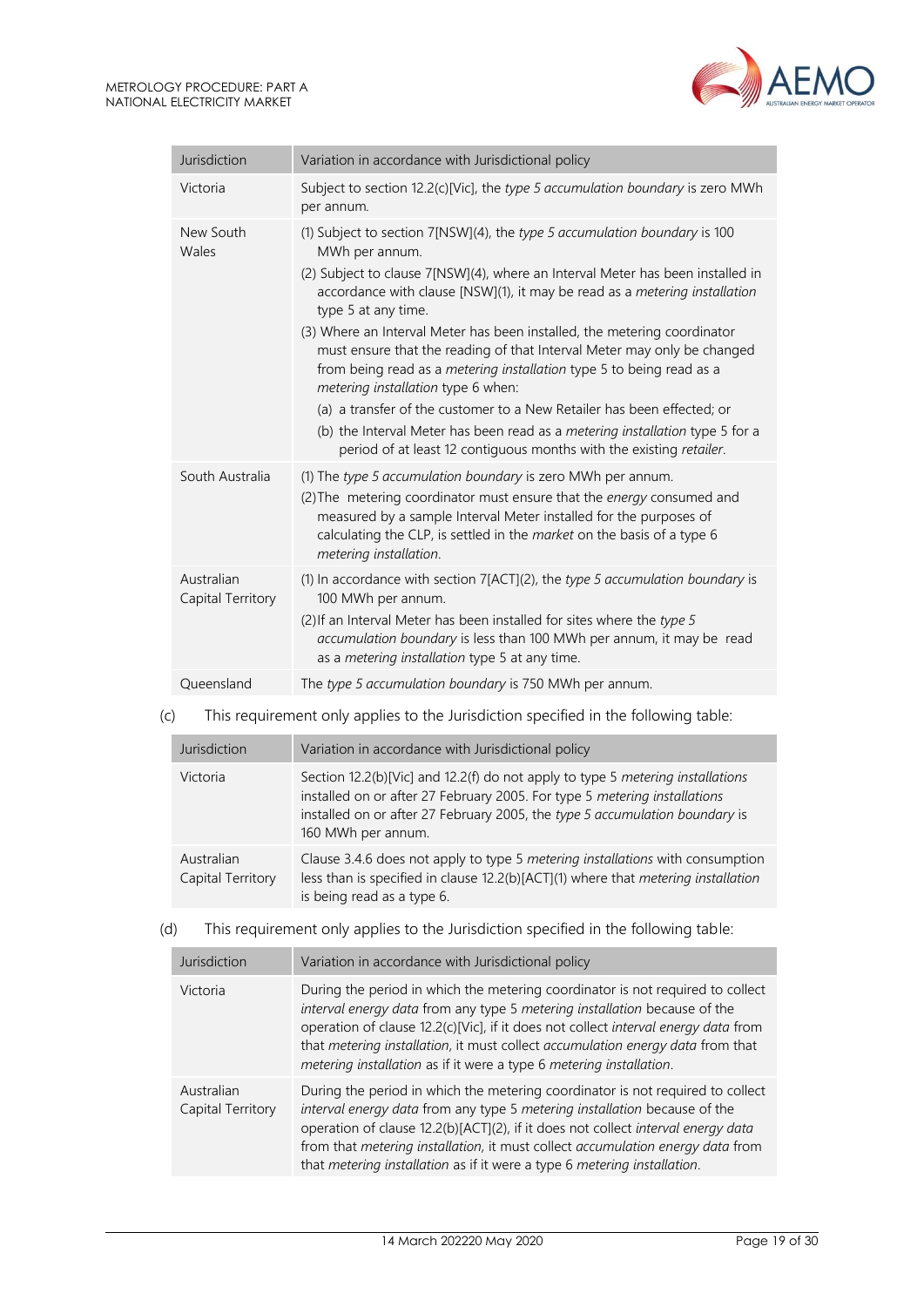

|     | Jurisdiction                                                                                                                                                                                                                                                                                                                               | Variation in accordance with Jurisdictional policy                                                                                                                                                                                                                                                                                                                                                                                                                                                                                                                                                                                                                                                                                                                                                                                                                                                                                                                                                                                                                                                                                                                                                                                                                               |
|-----|--------------------------------------------------------------------------------------------------------------------------------------------------------------------------------------------------------------------------------------------------------------------------------------------------------------------------------------------|----------------------------------------------------------------------------------------------------------------------------------------------------------------------------------------------------------------------------------------------------------------------------------------------------------------------------------------------------------------------------------------------------------------------------------------------------------------------------------------------------------------------------------------------------------------------------------------------------------------------------------------------------------------------------------------------------------------------------------------------------------------------------------------------------------------------------------------------------------------------------------------------------------------------------------------------------------------------------------------------------------------------------------------------------------------------------------------------------------------------------------------------------------------------------------------------------------------------------------------------------------------------------------|
|     | Queensland                                                                                                                                                                                                                                                                                                                                 | (1) An Interval Meter installed at a connection point where the flow of<br>electricity is less than 100MWh per annum will be read as an Accumulation<br>Meter unless the metering installation is classified as types 1 to 4.<br>(2) Subject to (3), an Interval Meter installed for a Queensland Market<br>Customer where the flow of electricity is greater than or equal to 100 MWh<br>per annum must be read as a remotely read Interval Meter.<br>(3) Notwithstanding (2), an Interval Meter installed where the flow of<br>electricity is greater than or equal to 100 MWh per annum and where the<br>connection point has never had an customer with a negotiated retail<br>contract will be read as an Accumulation Meter by the metering data<br>provider.<br>(4) Once interval metering data is transferred to AEMO, the Interval Meter<br>must continue to be read as an Interval Meter unless the NMI is<br>reclassified from a NMI equal to or greater than 100 MWh per annum to a<br>NMI less than 100 MWh per annum, in which case the Interval Meter may<br>be read as an Accumulation Meter.<br>(5) A LNSP is permitted to read the metering installation for its own purpose<br>provided the reading schedule is coordinated with the metering<br>coordinator. |
| (f) |                                                                                                                                                                                                                                                                                                                                            | Subject to the dates specified in clause 13.2(c)[Vic], for type 5 metering installations<br>(excluding sample profile meters for the purposes of developing the CLPs in accordance<br>with section 13.3 of Metrology Procedure: Part B), the MC must:                                                                                                                                                                                                                                                                                                                                                                                                                                                                                                                                                                                                                                                                                                                                                                                                                                                                                                                                                                                                                            |
|     | (i)                                                                                                                                                                                                                                                                                                                                        | Ensure that interval metering data is collected from a metering installation in<br>accordance with the Service Level Procedure (MDP); and                                                                                                                                                                                                                                                                                                                                                                                                                                                                                                                                                                                                                                                                                                                                                                                                                                                                                                                                                                                                                                                                                                                                        |
|     | (ii)                                                                                                                                                                                                                                                                                                                                       | Use reasonable endeavours to ensure that interval metering data is collected from<br>every type 5 metering installation once every three months and that this metering<br>data is transferred to the metering data services database.                                                                                                                                                                                                                                                                                                                                                                                                                                                                                                                                                                                                                                                                                                                                                                                                                                                                                                                                                                                                                                            |
| (g) |                                                                                                                                                                                                                                                                                                                                            | For type 6 metering installations, the MC must:                                                                                                                                                                                                                                                                                                                                                                                                                                                                                                                                                                                                                                                                                                                                                                                                                                                                                                                                                                                                                                                                                                                                                                                                                                  |
|     | (i)                                                                                                                                                                                                                                                                                                                                        | Ensure that accumulated energy data is collected from metering installations in<br>accordance with the Service Level Procedure (MDP); and                                                                                                                                                                                                                                                                                                                                                                                                                                                                                                                                                                                                                                                                                                                                                                                                                                                                                                                                                                                                                                                                                                                                        |
|     | (ii)                                                                                                                                                                                                                                                                                                                                       | Use reasonable endeavours to ensure that accumulated energy data is collected<br>from every type 6 metering installation once every three months and that this<br>metering data is transferred to the metering data services database.                                                                                                                                                                                                                                                                                                                                                                                                                                                                                                                                                                                                                                                                                                                                                                                                                                                                                                                                                                                                                                           |
| (h) | An MC must use reasonable endeavours to ensure that energy data is collected from a type<br>4A, 5 or 6 metering installation and transferred to the relevant metering data services<br>database no more than two business days prior to, or two business days subsequent to, the<br>Scheduled Reading Date for that metering installation. |                                                                                                                                                                                                                                                                                                                                                                                                                                                                                                                                                                                                                                                                                                                                                                                                                                                                                                                                                                                                                                                                                                                                                                                                                                                                                  |
| (i) | This requirement only applies to the Jurisdiction specified in the following table:                                                                                                                                                                                                                                                        |                                                                                                                                                                                                                                                                                                                                                                                                                                                                                                                                                                                                                                                                                                                                                                                                                                                                                                                                                                                                                                                                                                                                                                                                                                                                                  |

| (e) |  | This requirement only applies to the Jurisdiction specified in the following table: |
|-----|--|-------------------------------------------------------------------------------------|
|     |  |                                                                                     |

| Jurisdiction                                                                                                                  | Variation in accordance with Jurisdictional policy                                                                                                                                                                                                                                                                           |  |
|-------------------------------------------------------------------------------------------------------------------------------|------------------------------------------------------------------------------------------------------------------------------------------------------------------------------------------------------------------------------------------------------------------------------------------------------------------------------|--|
| Victoria                                                                                                                      | Nothing in section 12.2(h) prevents the metering coordinator from additionally<br>collecting energy data from a type 5 metering installation and transferring that data<br>to the relevant <i>metering data services</i> earlier than 2 business days prior to the<br>scheduled reading date for that metering installation. |  |
| Note: The effective date of this luriodictional provision is 1 luly 2000. The review date of this luriodictional provision is |                                                                                                                                                                                                                                                                                                                              |  |

Note: The effective date of this Jurisdictional provision is 1 July 2009. The review date of this Jurisdictional provision is 31 December 2017.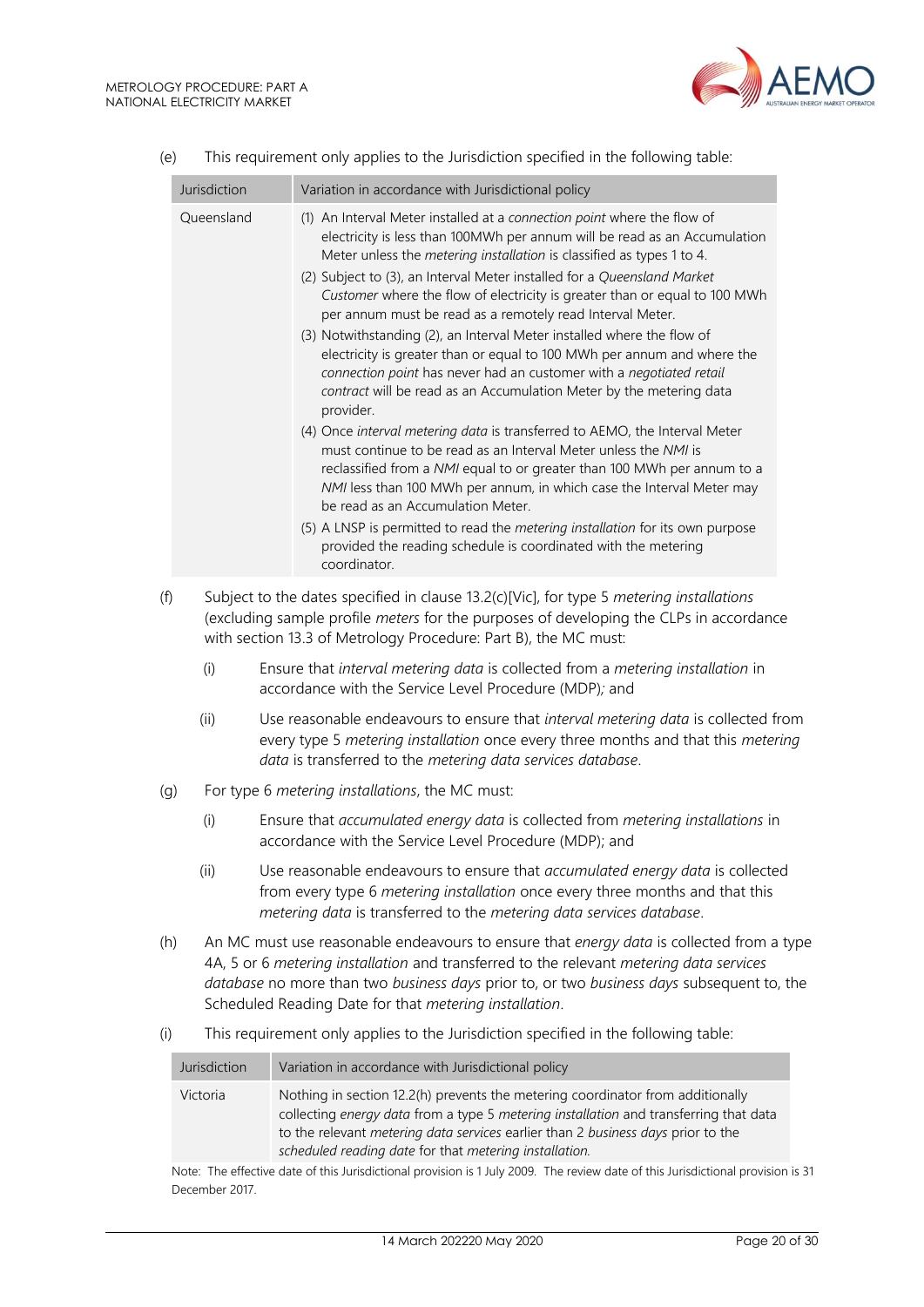

(j) For *metering installations* that do not have *remote acquisition*, and where an MC is not a Transmission Network Service Provider (TNSP), the MC must use reasonable endeavours to ensure that each *metering installation* is read at least every three months, and the Meter Reading frequency is agreed with the FRMP.

## <span id="page-20-0"></span>**12.3. Metering Data Storage**

- (a) The MDP must provide a *metering data services database* containing *metering data* in accordance with clause 7.10.1 of the NER.
- (b) The Load Tables, Inventory Tables and On/Off Tables for type 7 *metering installations* must be stored within the *metering data services database*.

## <span id="page-20-1"></span>**12.4. Access to Metering Data**

- (a) Access to *metering data* must be provided in accordance with clause 7.15.5 of the NER and the Service Level Procedure (MDP).
- (b) This requirement only applies to the Jurisdiction specified in the following table:

| Jurisdiction | Variation in accordance with Jurisdictional policy                                                                                                                                                                                                                                                                                                                               |
|--------------|----------------------------------------------------------------------------------------------------------------------------------------------------------------------------------------------------------------------------------------------------------------------------------------------------------------------------------------------------------------------------------|
| Victoria     | Despite section 12.4(a), where <i>metering data</i> for a type 5 <i>metering installation</i> is<br>collected more frequently than required under clause 12.2(h) (as allowed under<br>section 12.2(i)[Vic]) access to metering data need not be provided until 5pm on the<br>second business day after the next scheduled reading date for that metering<br><i>installation.</i> |

Note: The effective date of this Jurisdictional provision is 1 July 2009. The review date of this Jurisdictional provision is 31 December 2017.

- (c) The MC must ensure that *metering data* from the following is transferred to AEMO:
	- (i) *Interval metering data* for *first-tier loads*, including First-Tier Controlled Loads *calculated metering data* for *first-tier loads*; and
	- (ii) *Accumulated metering data* for First-Tier Controlled Loads in New South Wales and Queensland.
- (d) The MC must notify *AEMO* of the *interval metering data* for *first-tier loads* that are to be transferred to AEMO.

# <span id="page-20-2"></span>**12.5. Verification of Metering Data for whole current Small Customer Metering Installations, Type 4A, 5, 6 and 7 Metering Installations**

To facilitate the verification of *metering data* for whole current *small customer metering installations*, and type 4A, 5, 6 and 7 *metering installations*:

- (a) Each MC must ensure that a Sample Test Plan is established and maintained in accordance with *Australian Standards* "AS 1199: Sampling procedures for inspection by attributes – Sampling schemes indexed by Acceptance Quality Limit (AQL) for lot-by-lot inspection".
- (b) Each MC must ensure that the Sample Test Plan is set at General Inspection Level II and initially selected to be a normal inspection sample size using an AQL of 1.5.
- (c) A test sample is deemed to have passed the verification test when the *metering data* stored in the *metering data services database* is consistent with the *energy data* stored in the *metering installation*. If the *metering data* stored in the *metering data services database* does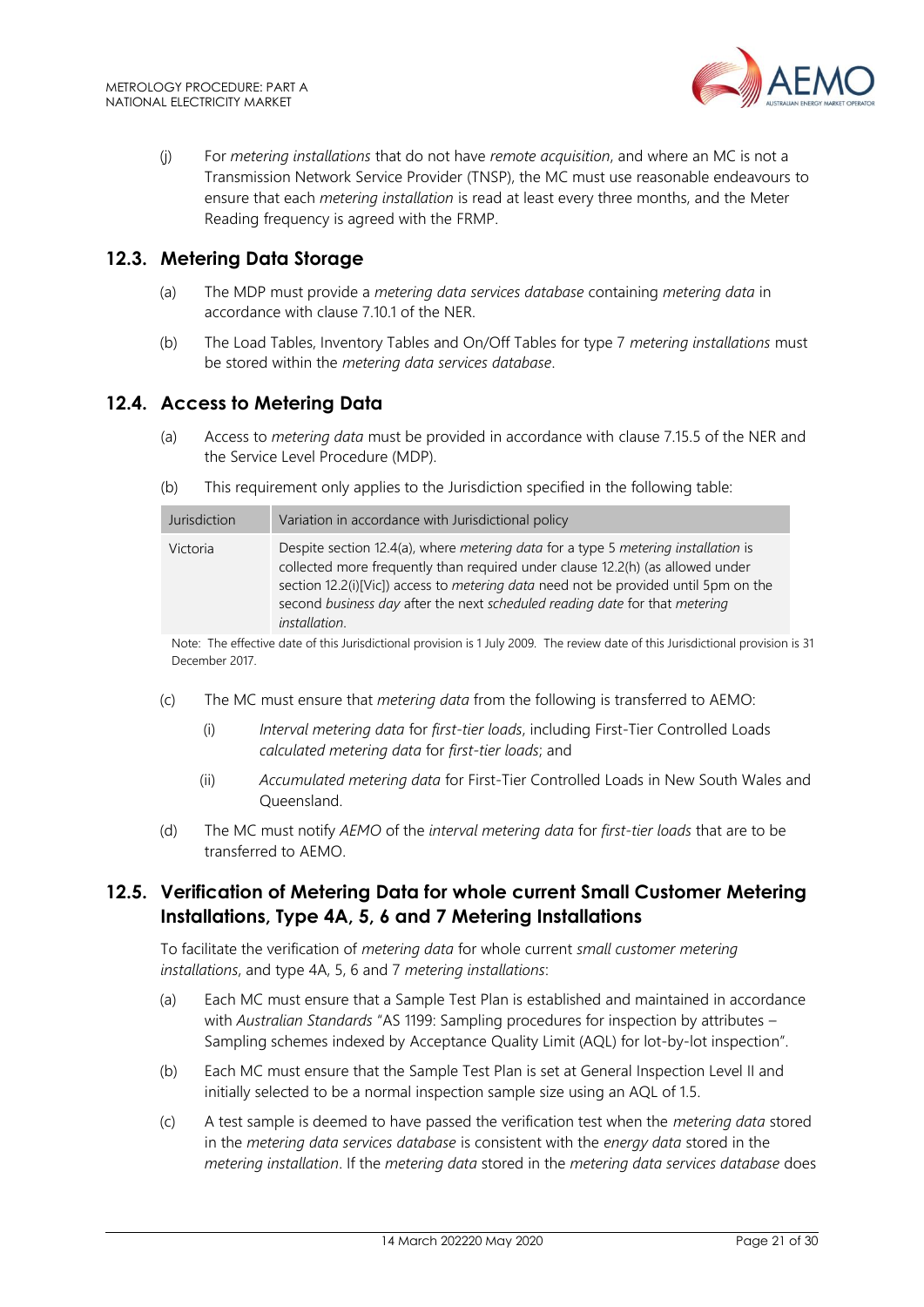

not match the energy data stored in the *metering installation*, then the test sample is deemed to have failed the verification test and must be rectified.

- (d) Each MC must ensure the following steps are taken after each round of verification:
	- (i) If the Sample Test Plan passes the acceptance number (Ac) criteria at a normal inspection sample size, continue to test using the normal inspection sample size for the next round.
	- (ii) If the Sample Test Plan fails the acceptance number (Ac) criteria at a normal inspection sample size, switch to a tightened inspection sample size for the next two rounds. If the two consecutive rounds pass, then on the third round switch back to a normal inspection sample size.
	- (iii) If the Sample Test Plan fails the acceptance number (Ac) criteria for two consecutive rounds, then all metering installations will need to be verified.
- (e) Verification tests must be conducted in accordance with the Sample Test Plan, at least once every 12 months.
- (f) If there is an inconsistency between the *energy data* held in a *metering installation* and the *metering data* held in the *metering data services database*, the *energy data* in the *metering installation* is to be taken as prima facie evidence of the amount of electricity supplied to that *metering point*, except if the *meter* or components of the *metering installation* are found to be not compliant with the NER.
- (g) The *calculated metering data* stored in a *metering data services database* for a *NMI* is consistent with the Physical Inventory if the error associated with calculating the *energy* value for the sample, that is:
	- n  $\Sigma$ (Agreed *load* per Unmetered Device type as per Load Table)<sup>i</sup> \*
- $i = 1$ (Actual number of Unmetered Device types in the sample geographic area)<sup>i</sup>

- 1

n (Agreed *load* per Unmetered Device type as per Load Table)i \*

 $\Sigma$ (Number of Unmetered Device types in the sample geographic area as per Inventory Table)

 $i = 1$ i

#### where:  $i =$  Unmetered Device type

is within  $\pm$  2.0%. Where the existing error is greater than  $\pm$  2.0% a date for reaching an error level within  $\pm$  2.0% and a transition plan to reach that error level must be determined by AEMO in consultation with the relevant MC and affected *Registered Participants*.

(h) If there is an inconsistency between the Inventory Table held in a *metering data services database* for a type 7 *metering installation* and the Physical Inventory, the Physical Inventory is to be taken as prima facie evidence of the actual number of Unmetered Devices.

# <span id="page-21-0"></span>**12.6. Metering Installation Type 7 – Sample Testing**

- (a) For the purposes of sample testing type 7 *metering installations*, the MC must ensure that the sample size is determined using Table 3.8. The sample is to be selected from Unmetered Devices in the Inventory Table for an MC.
- (b) The MC must ensure that the sample size for the first two Validation tests is based on a 'normal' sample size indicated in Table 3.8.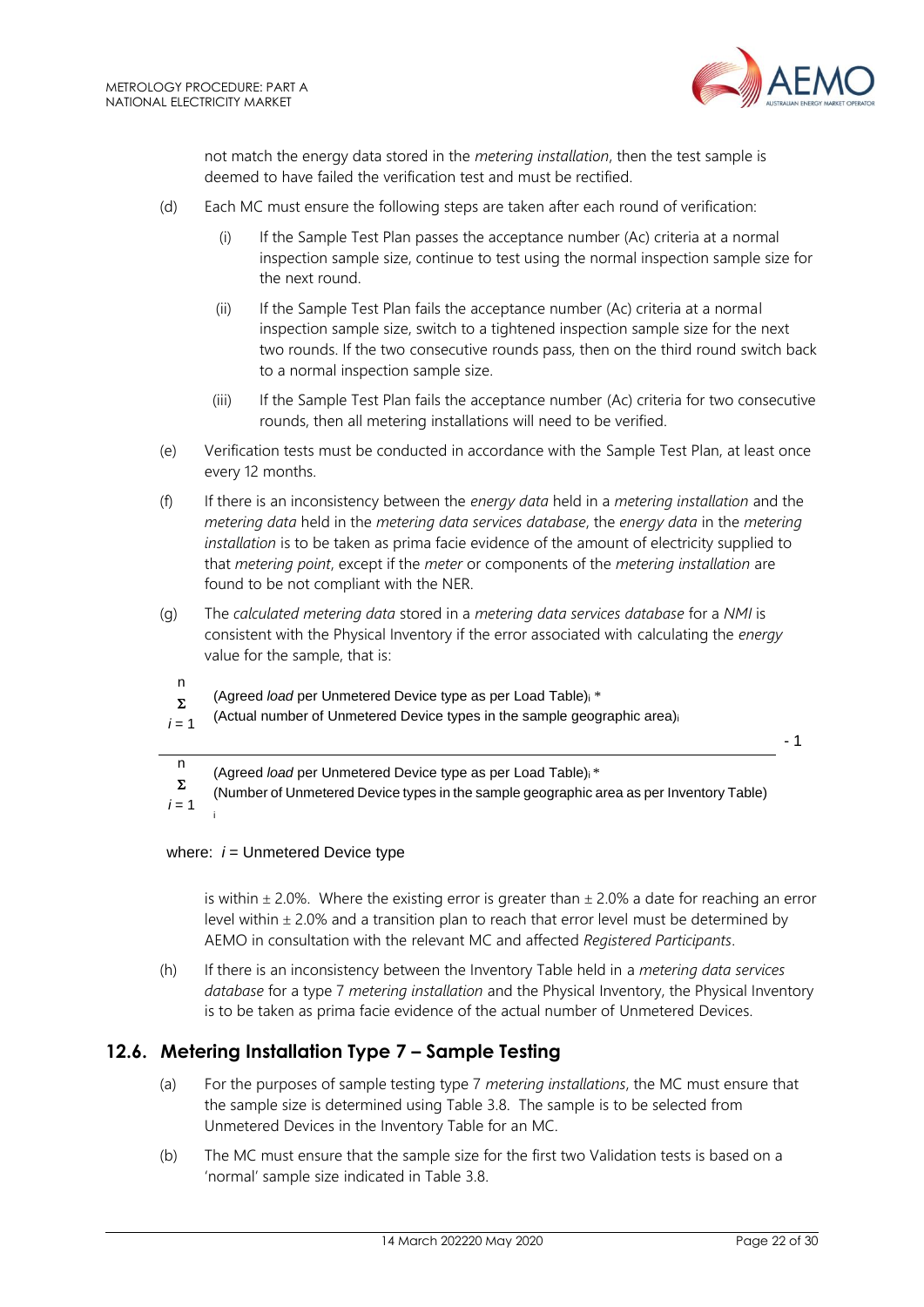

| Number of Unmetered Devices in<br>Inventory Table | Sample Size    |                |           |
|---------------------------------------------------|----------------|----------------|-----------|
|                                                   | Reduced        | Normal         | Tightened |
| $2$ to $8$                                        | $\overline{c}$ | $\overline{2}$ | 3         |
| 9 to 15                                           | $\overline{c}$ | 3              | 5         |
| 16 to 25                                          | 3              | 5              | 8         |
| 26 to 50                                          | 5              | 8              | 13        |
| 51 to 90                                          | 5              | 13             | 20        |
| 91 to 150                                         | 8              | 20             | 32        |
| 151 to 280                                        | 13             | 32             | 50        |
| 281 to 500                                        | 20             | 50             | 80        |
| 501 to 1200                                       | 32             | 80             | 125       |
| 1201 to 3200                                      | 50             | 125            | 200       |
| 3201 to 10000                                     | 80             | 200            | 315       |
| 10001 to 35000                                    | 125            | 315            | 500       |
| 35001 to 150000                                   | 200            | 500            | 800       |
| 150001 to 500000                                  | 315            | 800            | 1250      |
| 500001 to over                                    | 500            | 1250           | 2000      |

## **Table 3.8** - **Unmetered Devices in Inventory Table**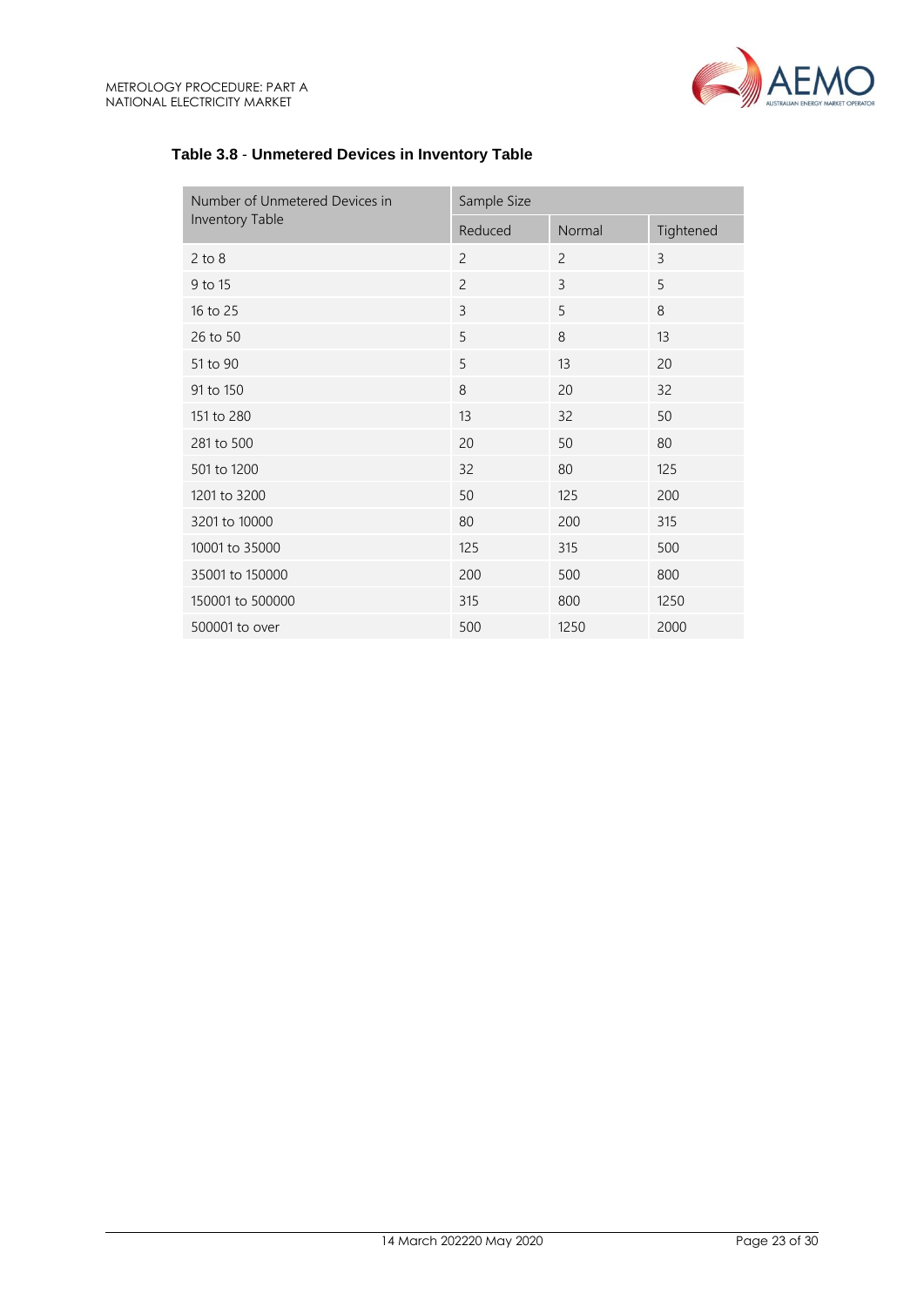

(c) The MC must ensure that the sample size for subsequent Validation tests is based on the following:



- (d) The MC must select sample Unmetered Devices for a Validation test from random geographic areas depending on the sample size. The selection of the geographic area must be such that each Unmetered Device has an equal chance of being included in the sample.
- (e) The MC must ensure that the Validation test is conducted at least once every six months, commencing from the first Validation test.
- (f) Should the results of two consecutive Validation tests, based on a reduced sample size, be within the accuracy requirements for that test, the MC must ensure that the next Validation test is conducted at least once every 12 months.

# <span id="page-23-0"></span>**12.7. Request for Test of Calculated Metering Data**

- (a) If requested to test a type 7 *metering installation* by a *Registered Participant* under clause 7.9.1 of the NER, the MC or AEMO (as applicable) must:
	- (i) arrange to test that the *calculated metering data* stored in the *metering data services database* reflects the Physical Inventory for the type 7 *metering installation*;
	- (ii) use reasonable endeavours to conduct the test within 15 *business days* of the request; and
	- (iii) prior to any test being undertaken, provide an estimate of costs associated with the test.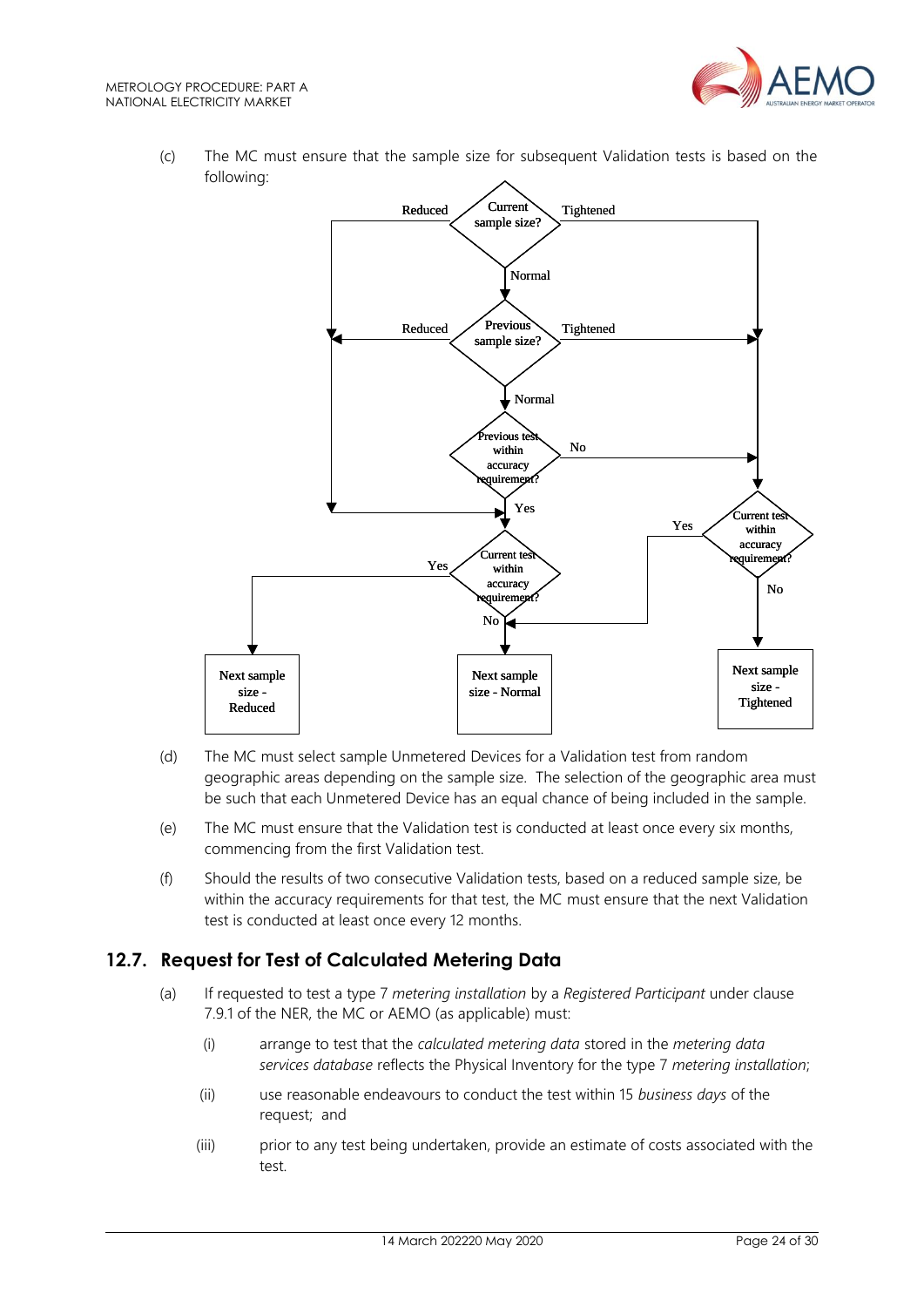

(b) Where there is a discrepancy between the Inventory Table held in the *metering data services database* for a type 7 *metering installation* and the Physical Inventory, the Physical Inventory is to be taken as prima facie evidence of the actual number of Unmetered Devices.

# <span id="page-24-0"></span>**12.8. AEMO's Metering Data Obligations**

#### **12.8.1. Substitutions**

Where *metering data* has been Substituted, AEMO must advise affected *Registered Participants* at the same time as that *metering data* is sent to *Market Participants* for *settlements*.

#### **12.8.2. Load Profiling**

(a) This requirement only applies to the Jurisdiction specified in the following table:

| Jurisdiction                                          | Variation in accordance with Jurisdictional policy                                                                                                                                                                                                                                                                                                                                                                                                                                                                                             |
|-------------------------------------------------------|------------------------------------------------------------------------------------------------------------------------------------------------------------------------------------------------------------------------------------------------------------------------------------------------------------------------------------------------------------------------------------------------------------------------------------------------------------------------------------------------------------------------------------------------|
| New South<br>Wales,<br>South Australia,<br>Queensland | AEMO must prepare a CLP for each relevant Profile Area in accordance with<br>sections 11.4 and 11.5 of Metrology Procedure Part B apply the CLP(s) by<br>Profile Area to the consumption energy data from the applicable first tier<br>controlled load Accumulation Meters and from the applicable SecondTier<br>Controlled Load type 6 metering installations in accordance sections 11.4 and<br>11.5of Metrology Procedure Part B to produce interval metering data.<br>This requirement does not apply to Ergon Energy's distribution area. |

- (b) AEMO must prepare a Net System Load Profile (NSLP) by each Profile Area in accordance with section 15 of Metrology Procedure: Part B and apply it by Profile Area to the *metering data* from type 6 *metering installations* to produce *interval metering data* for type 6 *metering installations*.
- (c) This requirement only applies to the Jurisdiction specified in the following table:

| Jurisdiction                                                                              | Variation in accordance with Jurisdictional policy                                                                                                                                   |
|-------------------------------------------------------------------------------------------|--------------------------------------------------------------------------------------------------------------------------------------------------------------------------------------|
| New South<br>Wales.<br>Queensland,<br>South Australia,<br>Australian<br>Capital Territory | AEMO must enable the transfer to AEMO of parameters for the calculation of<br>a weekly load scaling factor, which represents the estimated data for First-<br>Tier Controlled Loads. |

# <span id="page-24-1"></span>**13. EMERGENCY PRIORITY PROCEDURES**

## <span id="page-24-2"></span>**13.1. Criteria for determining Emergency Condition**

While AEMO does not intend to restrict LNSPs and MCs from agreeing on a definition of 'emergency condition' in their service agreements, the definition must take into consideration the following criteria:

- (a) Unplanned disruption to power supply to one or more Sites, regardless of duration.
- (b) Risk of environmental damage, injury or fatality to any person from *distribution network* equipment due to their proximity to that equipment.
- (c) Potential for or the presence of risk to public safety.
- (d) Mandatory restriction of power supply.
- (e) Disruption to communications network used in the delivery of *metering data.*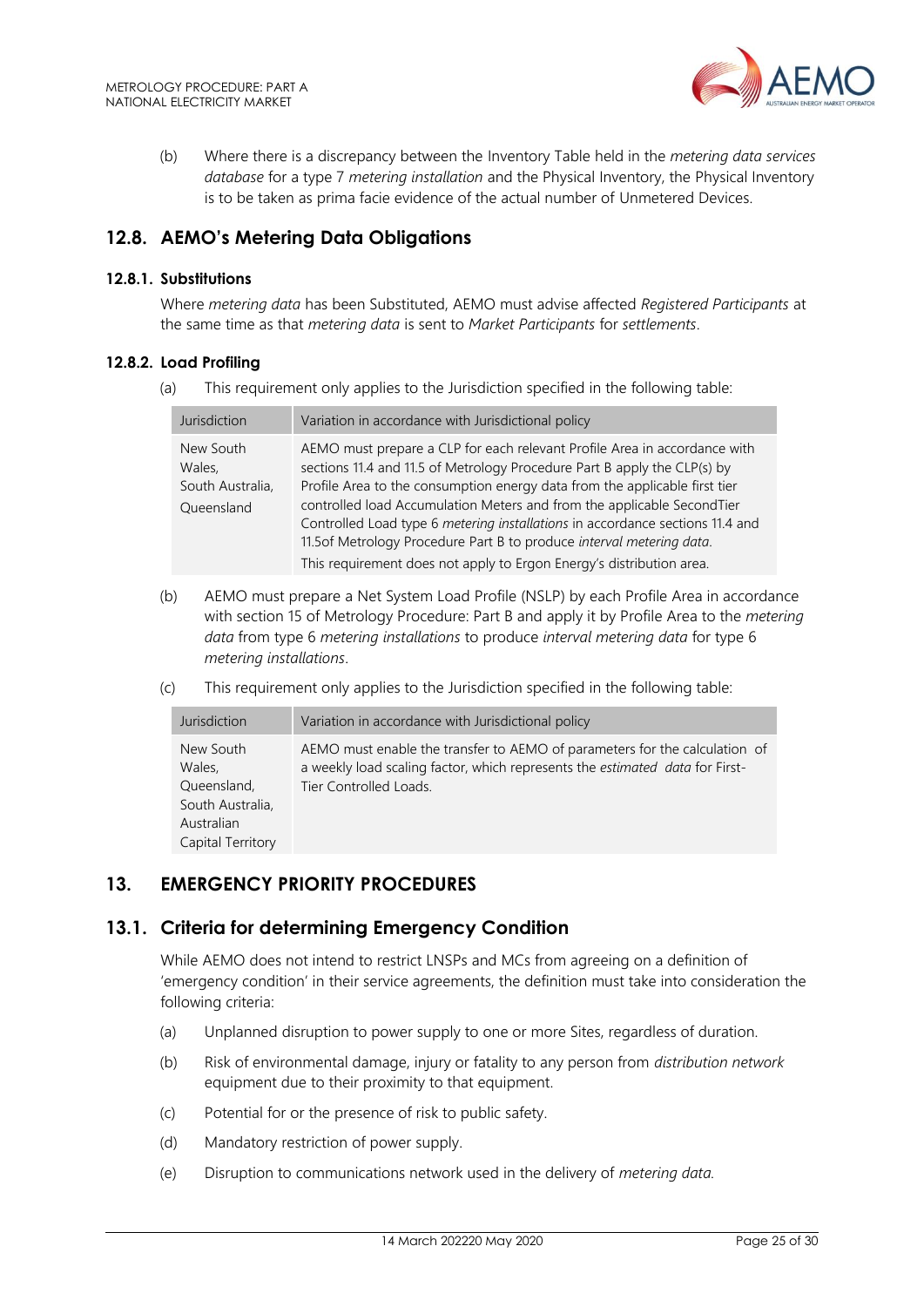

(f) Operational difficulties due to acts of nature, such as flooding and cyclones.

## <span id="page-25-0"></span>**13.2. Metering Installations Affected**

- (a) LNSPs and MCs may adopt different definitions of 'emergency condition' where Accumulation Meters are situated and where Interval Meters are situated.
- (b) In no circumstances will type 7 *metering installations* be affected by an 'emergency condition'.

## <span id="page-25-1"></span>**13.3. Prioritisation of Services by MC in Emergency Condition**

LNSPs may prioritise the delivery of services from MCs by agreement provided that those services that are required for safety purposes, such as *disconnection* or *reconnection* must be prioritised over those services that are required solely for commercial reasons.

#### <span id="page-25-2"></span>**13.4. Other Laws Prevail**

- (a) Nothing in section 13, or in a services agreement between an LNSP and MC, overrides any requirement to comply with the NER or any other law relating to the safety of any person, property or the environment.
- (b) Whilst an MC may agree to supply services to an LNSP related to an emergency condition, the MC is not able to contract out of its obligations in the NER through that agreement.

## <span id="page-25-3"></span>**14. SHARED FUSE ARRANGEMENTS**

- (a) Local Network Service Providers (LNSPs) must identify, record, and maintain Shared Fuse Arrangements through the Shared Isolation Point Flag in MSATS for every *connection point* that is part of each specific Shared fFuse Arrangement, as specified in the NER and the MSATS Procedures.
- (b) Financially ResposibleResponsible Market Participants (FRMPs) and Metering Coordinators (MCs) must notify the Local Network Service Providers (LNSPs) of any new Shared Fuse Arrangements or any changes to existing Shared Fuse ArrangmenetsArrangements for the *connection points* relevant to them,Arrangements as specified in the NER and the MSATS Procedures.
- (c) Metering Provider Category B (MPB) must notify the MC or the FRMP of any new Shared Fuse Arrangements or any changes to existing Shared Fuse Arrangements for the *connection points*  relevant to them, as specified in the MSATS Procedures.
- (d) Participants may access existing *connection points'* Shared Fuse Arrangements information that is available in the MSATS Standing Data as specified in the MSATS Procedures. Shared Fuse Arrangements for *connection points* are stored in the Shared Isolation Point Flag field in MSATS which is discoverable via thourgthroughNMI Discovery in MSATS.
- (e) The following diagrams show the correct use of Shared Isolation Point Flags: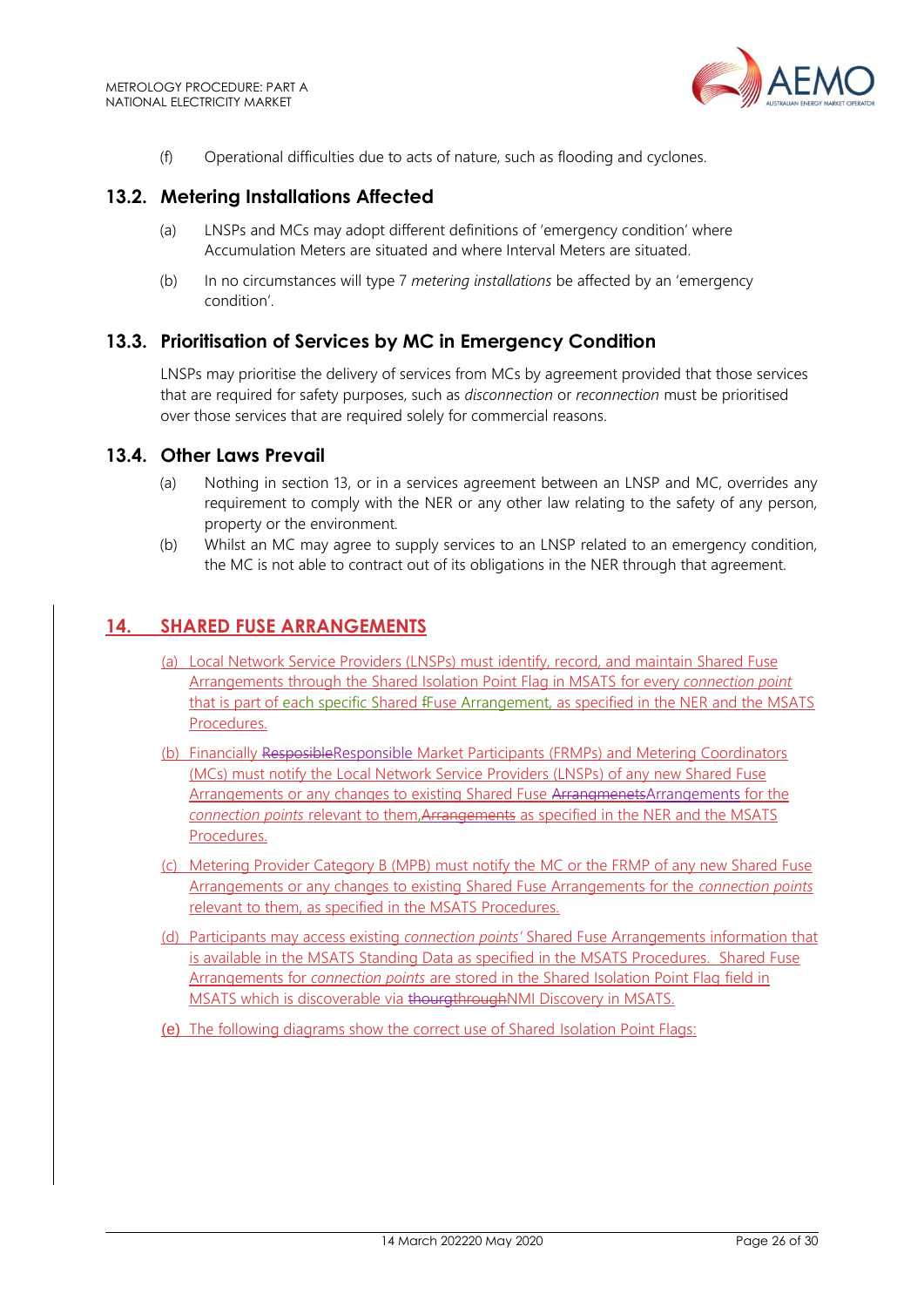

#### **Diagram 1 – Example where all meters have Shared Fuse Arrangements**

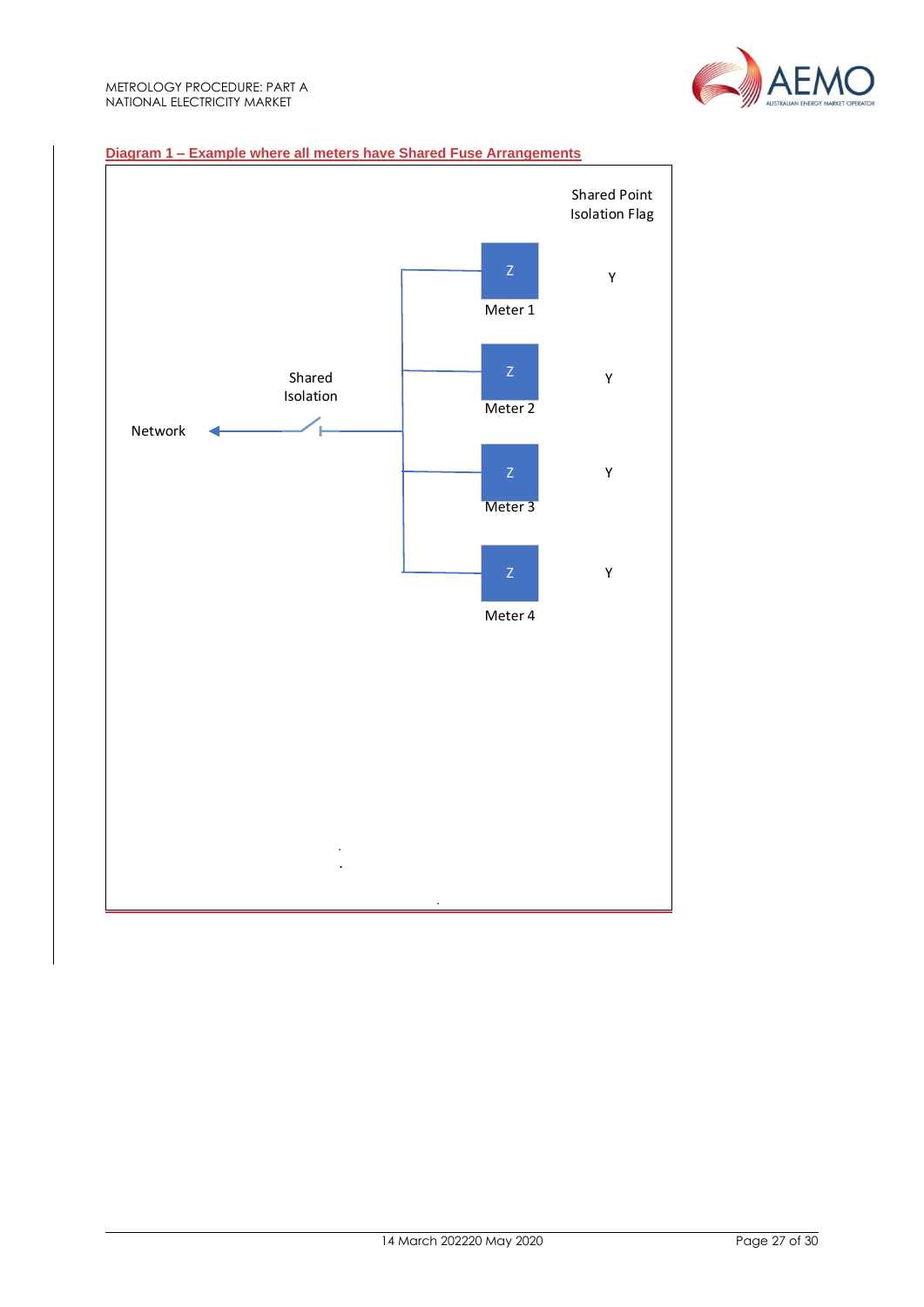

#### **Diagram 2 – Example of one meter with Individual Isolation**

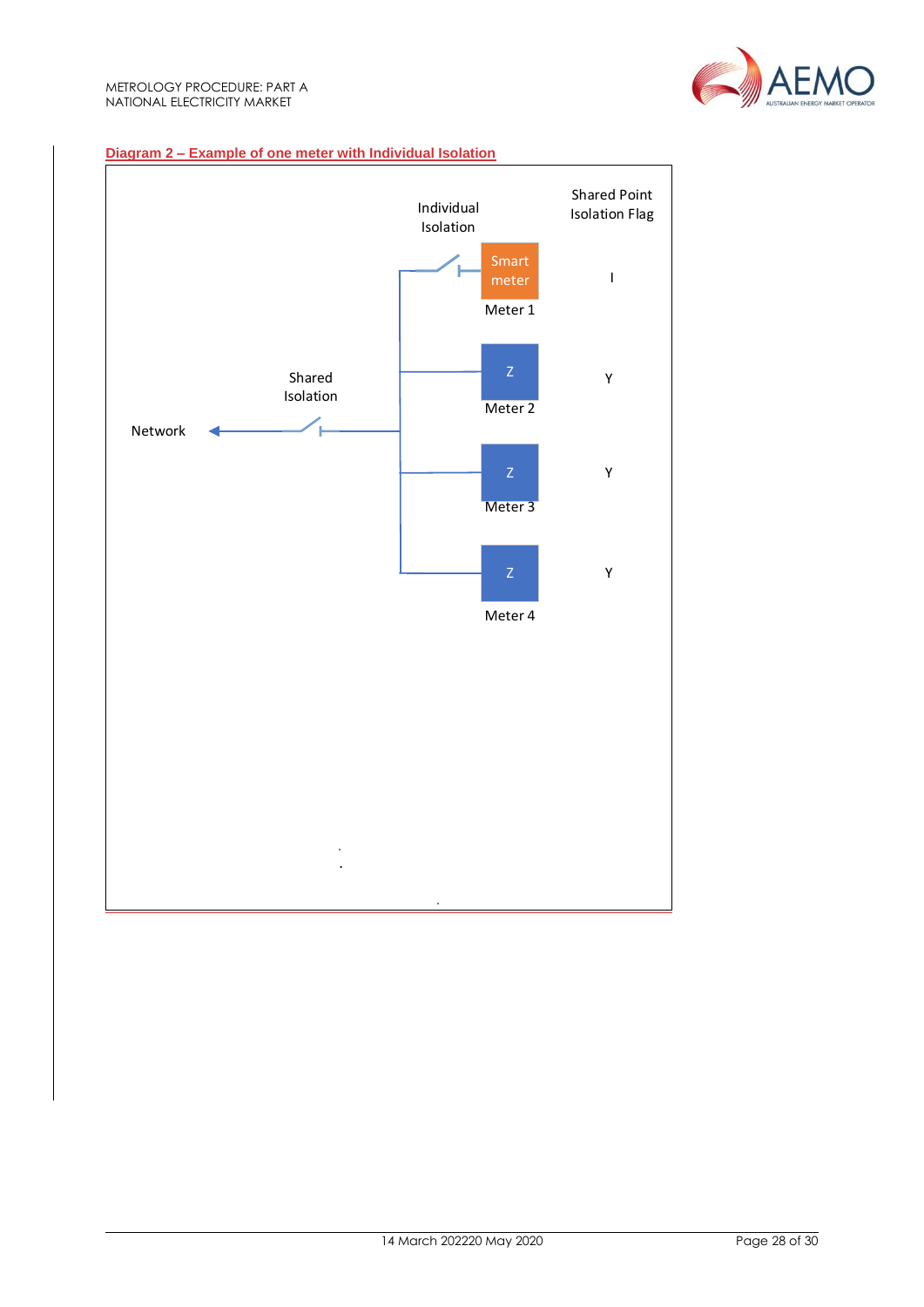

#### **Diagram 3 – Example of all meters with Individual Isolation**